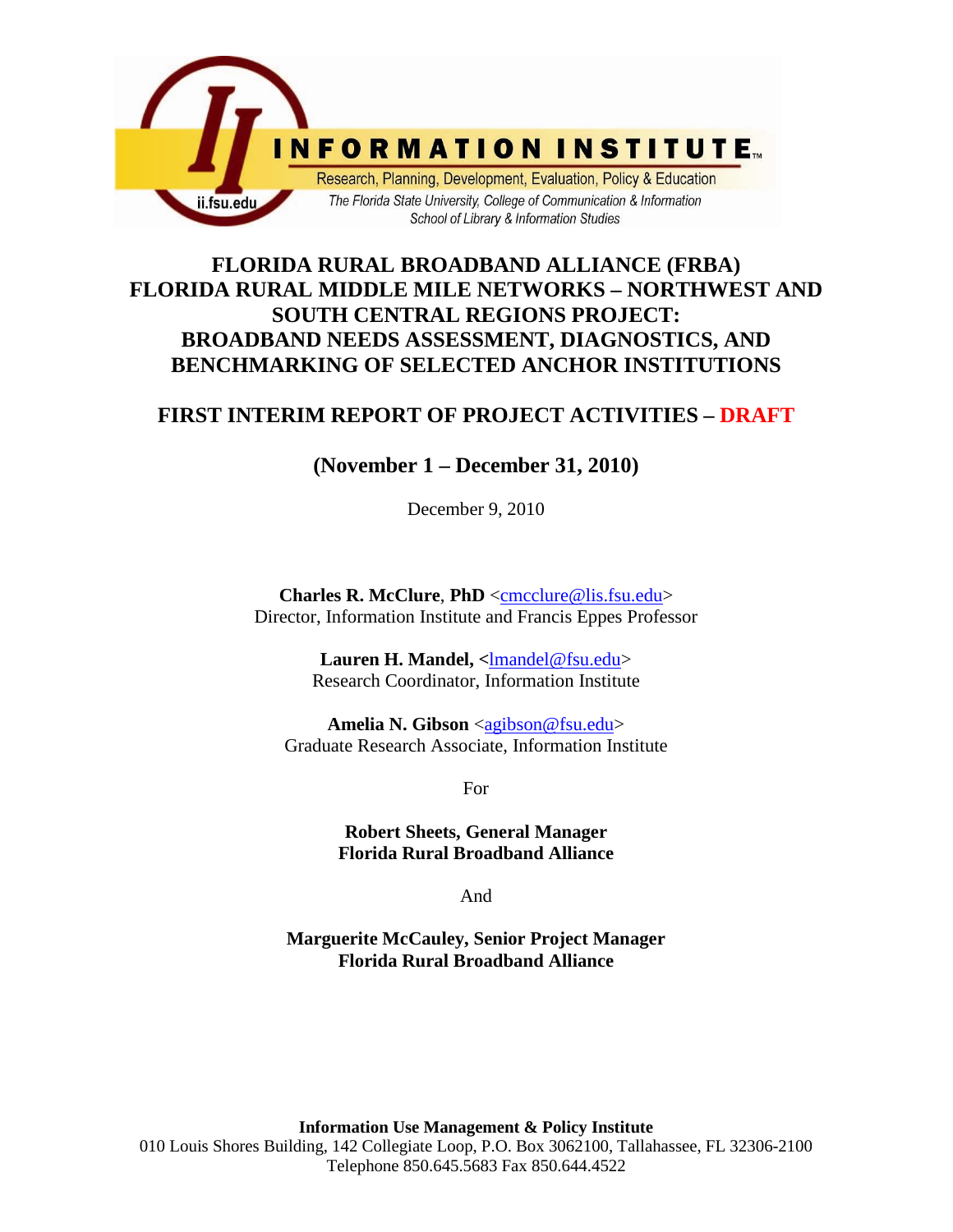### **FRBA FLORIDA RURAL MIDDLE MILE NETWORKS – NORTHWEST AND SOUTH CENTRAL REGIONS PROJECT: BROADBAND NEEDS ASSESSMENT, DIAGNOSTICS, AND BENCHMARKING OF SELECTED ANCHOR INSTITUTIONS: FIRST INTERIM REPORT OF PROJECT ACTIVITIES – DRAFT**

The Information Use Management and Policy Institute (Information Institute) at Florida State University has been conducting a number of activities in fulfillment of its award from the Florida Rural Broadband Alliance (FRBA) to conduct work in support of its \$23 million Rural Middle Mile Networks project between November 1, 2010 and December 31, 2011. This first interim report provides a summary of project activities to date (Nov. 1 – Dec. 31, 2010) and descriptions of planned activities for the remainder of the project (Jan. 1 – Dec. 31, 2011).

## **Task 1: Detailed Project Tasking**

During the first phase of the study, study team members detailed project tasking and performed other organizational activities, all in consultation with the FRBA project liaison. See Appendix A for the Detailed Project Tasking. This task includes organizational activities in preparation for the beginning of the data collection for the needs assessment phases of the project. Note that development of the contact list of anchor institutions in the Northwest and South Central RACECs required considerably more time and effort than the project team originally anticipated. For purposes of confidentiality, the contact list is being provided separately to FRBA and will be updated as the survey is sent out and managed in January – March 2011. Table 1 provides an overview of activities completed to date for Task 1.

|    | <b>ACTIVITY</b>                                                                 | <b>STATUS UPDATE</b>                                       | <b>TIMELINE</b>    |
|----|---------------------------------------------------------------------------------|------------------------------------------------------------|--------------------|
| 1. | Prepare for data collection activities -                                        |                                                            | November $1,2010-$ |
|    | Initiate development of contact list of                                         | Contact list begun (Sent                                   | December 31, 2010  |
|    | selected anchor institutions;                                                   | separately to FRBA)                                        |                    |
|    | Write letter that explains project details<br>$\bullet$                         |                                                            |                    |
|    | and importance to selected anchor                                               | Letter drafted (See Appendix                               |                    |
|    | institution participants; and                                                   | B)                                                         |                    |
|    | Prepare to mail and/or email                                                    |                                                            |                    |
|    | introduction letter to selected anchor                                          | Plans have begun to send the                               |                    |
|    | institutions to introduce project.                                              | mailing in mid-January 2011                                |                    |
| 2. | Begin development of survey methodology -                                       |                                                            | November $1,2010-$ |
|    | Decide whether to do a census (i.e.,<br>$\bullet$                               | The Institute has determined                               | December 31, 2010  |
|    | survey all institutions on the list) or use                                     | that although there are                                    |                    |
|    | a sample (if there are more than 200                                            | approximately 500                                          |                    |
|    | institutions);                                                                  | institutions in the population,<br>a census, rather than a |                    |
|    | If a sample will be used, develop a                                             | sample, is necessary to meet                               |                    |
|    | simple random sample of a subset of the                                         | the stated goals.                                          |                    |
|    | anchor institutions, in which each<br>institution in the full list has the same |                                                            |                    |
|    |                                                                                 |                                                            |                    |
|    | probability of being chosen as does any<br>other institution.                   |                                                            |                    |
|    |                                                                                 |                                                            |                    |

## **Table 1. Key Activities and Status for Task 1**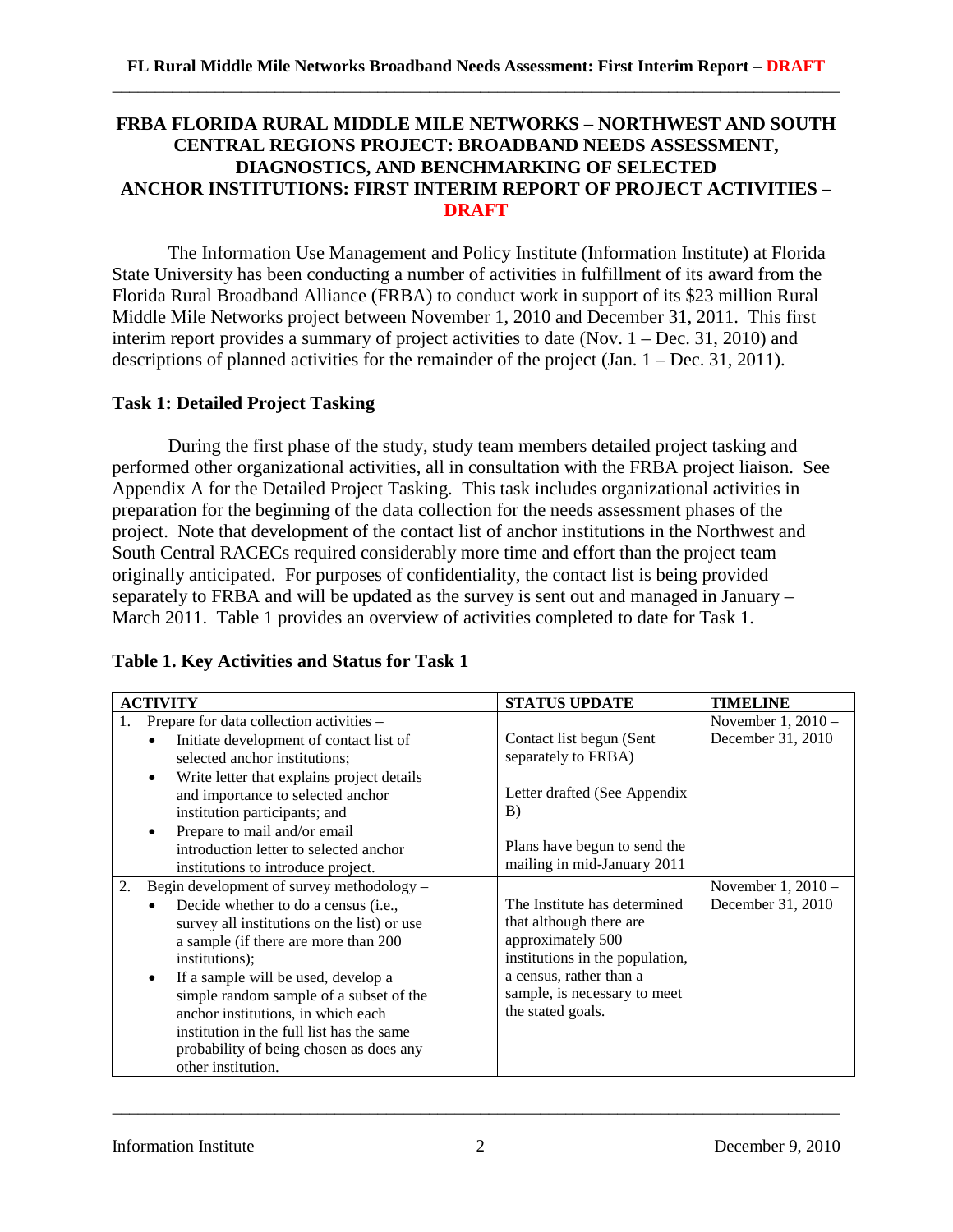|    | <b>ACTIVITY</b>                                        | <b>STATUS UPDATE</b>                                      | <b>TIMELINE</b>      |
|----|--------------------------------------------------------|-----------------------------------------------------------|----------------------|
| 3. | Prepare to contact anchor institutions to              | Contact list begun and                                    | November 1, 2010 -   |
|    | develop a list of those interested in                  | institutions contacted for                                | December 31, 2010    |
|    | participating in the onsite diagnostics                | additional information.                                   |                      |
|    | activities.                                            |                                                           |                      |
| 4. | Begin development of sampling/selection                | Sampling methodology                                      | November 1, 2010 -   |
|    | methodology for interviews and focus groups            | begun; likely to depend upon                              | December 31, 2010    |
|    | that pulls a purposive sample of anchor                | respondents to the survey                                 |                      |
|    | institutions in each county. The sample will           |                                                           |                      |
|    | comprise institutions that indicate interest in        |                                                           |                      |
|    | participating, and reasonable effort will be           |                                                           |                      |
|    | made ensure that each county and each type             |                                                           |                      |
|    | of institution in the region is represented.           |                                                           |                      |
| 5. | Begin drafting measurement instruments -               |                                                           | November $1, 2010 -$ |
|    | Draft survey instrument;<br>$\bullet$                  | Draft survey instrument                                   | December 31, 2010    |
|    |                                                        | attached (See Appendix C)                                 |                      |
|    | Draft metrics for diagnostics assessment;              | Draft diagnostics metrics                                 |                      |
|    | and                                                    | attached (See Appendix D)<br>Draft interviews/focus group |                      |
|    |                                                        | questions attached (See                                   |                      |
|    | Draft interview and focus group                        | Appendix E)                                               |                      |
|    | questions.                                             |                                                           |                      |
| 6. | Prepare to produce survey -                            |                                                           | November 1, 2010 -   |
|    | Draft of Survey Monkey version; and                    | Both versions drafted (See                                | December 31, 2010    |
|    | Draft of paper version.                                | Appendix C)                                               |                      |
| 7. | Begin developing a project website -                   | Beta version of project                                   | November 1, 2010 -   |
|    | Include sections for project information,<br>$\bullet$ | website available at                                      | December 31, 2010    |
|    | data collection instruments, a self-                   | http://frba.ii.fsu.edu that                               |                      |
|    | diagnostics tool, and project reports; and             | includes project information                              |                      |
|    | Load a link to the Survey Monkey<br>$\bullet$          | and placeholders for other                                |                      |
|    | survey on the site.                                    | sections including the survey                             |                      |
| 8. | Work with FRBA liaison to fine-tune project            | Tasking document (Appendix                                | November 1, 2010 -   |
|    | tasking and data collection instruments.               | A) and data collection                                    | December 31, 2010    |
|    |                                                        | instruments sent to liaison for                           |                      |
|    |                                                        | review                                                    |                      |
| 9. | Deliver interim report that details completed          | Complete as of submission of                              | December 31, 2010    |
|    | project activities.                                    | this report                                               |                      |

# **Table 1. Key Activities and Status for Task 1 (continued)**

## **Task 2: Data Collection**

Data collection activities will include conducting a needs assessment and benchmarking survey, onsite diagnostics collection, and interviews and/or focus groups that will follow up on the survey and collect data on situational factors and issues that impact anchor institutions' deployment of broadband networks. See the Detailed Project Tasking in Appendix A for key activities and a tentative time line for Task 2. The survey is on track to begin January 1, 2011, onsite diagnostics and interviews/focus groups are on track to being May 1, 2011, and these activities will be submitted in the second interim report, due June 30, 2011.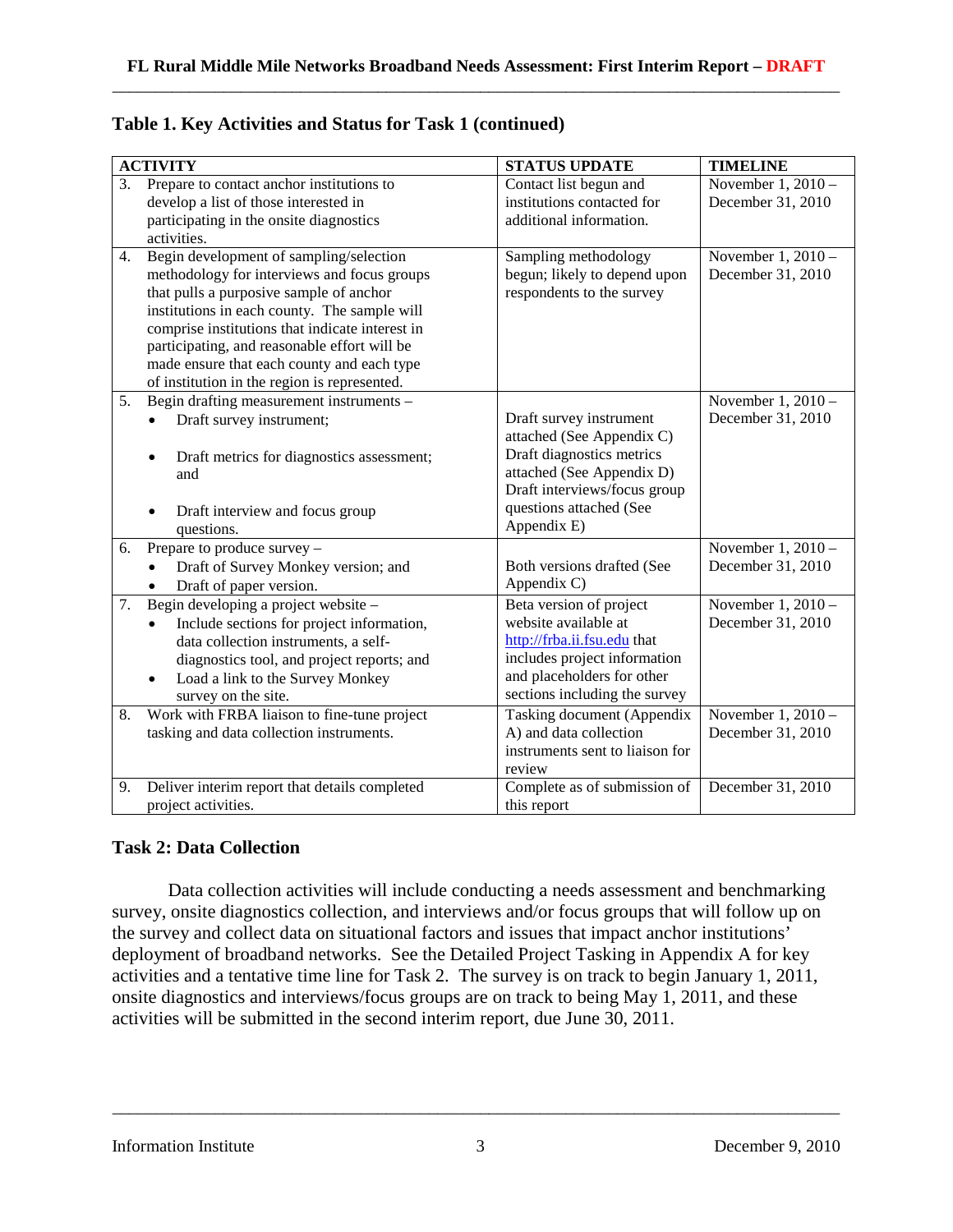#### **Task 3: Data Analysis**

The various data collected in Task 2 will be analyzed, tabulated, and verified using descriptive statistics, GIS mapping methodologies, and content analysis of primary themes and issues. See the Detailed Project Tasking in Appendix A for key activities and a tentative time line for Task 3. All task 3 activities are on track to begin July 1, 2011, and these activities will be submitted in the third interim report, due October 31, 2011.

## **Task 4: Reporting**

The study team will develop a final draft report that describes project activities, summarizes findings, identifies key issues, and makes specific recommendations for middle mile network deployment and strategies to better meet the broadband service needs of anchor institutions in the Northwest and South Central RACECs. Key FRBA staff will provide input for the report, and a member of the study team will be available to make an oral presentation to the FRBA if requested. See the Detailed Project Tasking in Appendix A for key activities and a tentative time line for Task 4. All task 4 activities are on track to being November 1, 2011, and these activities will be submitted in the final report and oral presentation, due December 31, 2011.

### **Summary**

In the first two months of the project (November 1 – December 31, 2010), the project team has started organizing the project in collaboration with the FRBA liaison. In addition, development has begun on the list of anchor institution contacts, measurement instruments and metrics, and the project website. The team is on track to begin the next phase of the project beginning January1, 2011. Key activities to be accomplished in this next phase are finalizing the survey instrument and conducting the survey, conducting interviews and/or focus groups with anchor institution representatives, and conducting onsite diagnostics at selected anchor institutions. The next Interim Report will be delivered to FRBA June 30, 2011.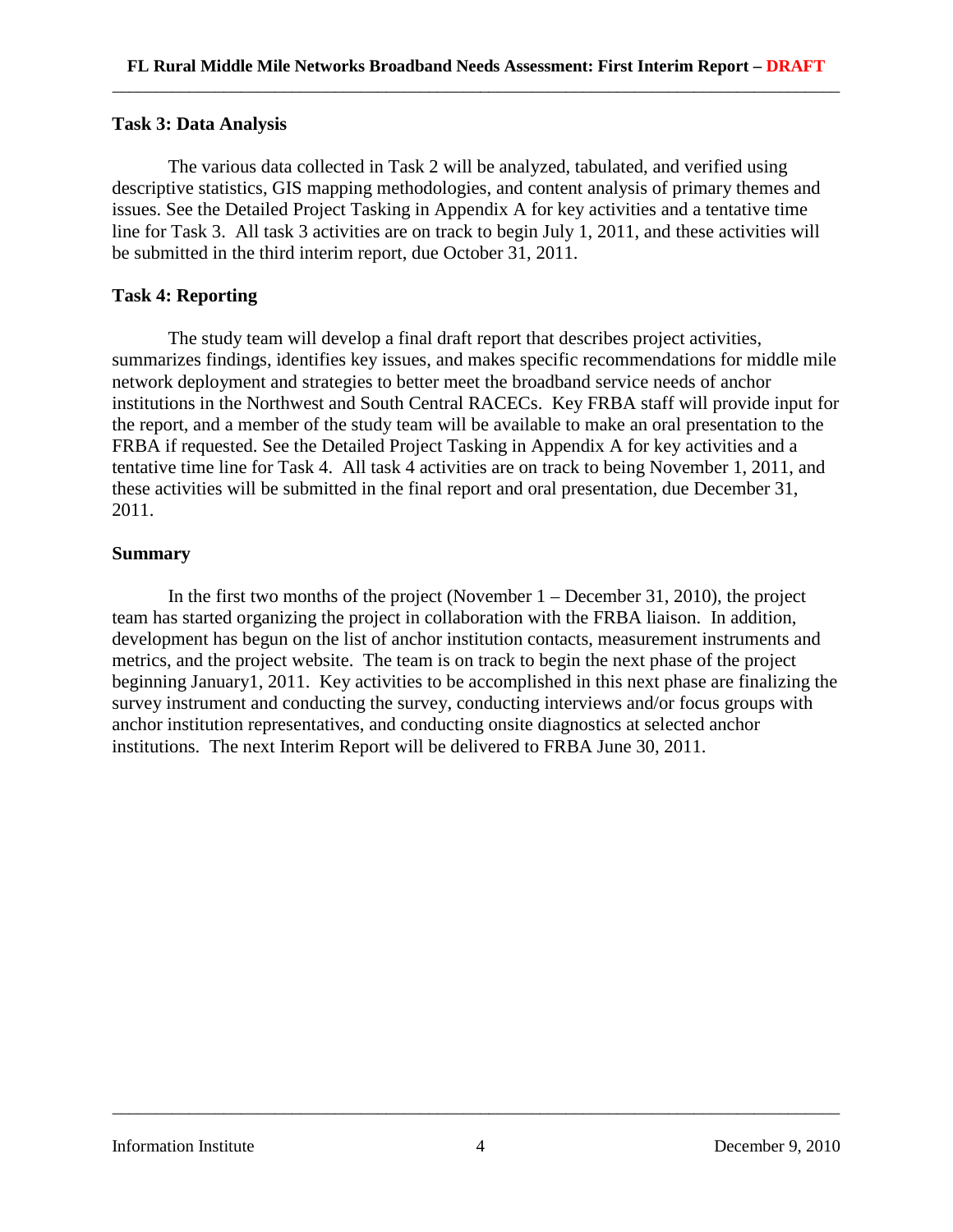## **APPENDIX A: PROJECT TASKING**

### **FLORIDA RURAL BROADBAND ALLIANCE (FRBA), LLC FLORIDA RURAL MIDDLE MILE NETWORKS – NORTHWEST AND SOUTH CENTRAL REGIONS PROJECT: BROADBAND NEEDS ASSESSMENT, DIAGNOSTICS, AND BENCHMARKING OF SELECTED ANCHOR INSTITUTIONS**

## **PROJECT TASKING[1](#page-4-0)**

**Charles R. McClure**, **PhD** <[cmcclure@lis.fsu.edu](mailto:cmcclure@lis.fsu.edu)> Director, Information Institute and Francis Eppes Professor

## **Lauren H. Mandel <**lmandel@fsu.edu >

Research Coordinator, Information Institute

December 8, 2010

The Information Use Management and Policy Institute (Information Institute)<sup>[2](#page-4-1)</sup> at Florida State University has received an award from the Florida Rural Broadband Alliance (FRBA) $3$  to conduct work in support of its \$23.7 million Florida Rural Middle Mile Networks – Northwest and South Central Regions project for which FRBA has obtained funding from the National Telecommunications and Information Administration (NTIA)<sup>[4](#page-4-3)</sup> as part of the Broadband Technology Opportunity Program  $(BTOP)^5$  $(BTOP)^5$ . The overall purposes of this project are to (1) inform the deployment and configuration of the middle mile network, (2) increase the successful deployment and use of broadband at the various anchor institutions in the 8 county Northwest RACEC, the 6 county South Central RACEC, and the City of Immokalee, (3) insure that users of the various anchor institutions obtain high quality and up-to-date broadband services, (4) position the FRBA to better document the success of the project based on intended outcomes described in the original proposal to the National Telecommunications and Information Administration (NTIA), and (5) assist in obtaining additional funds for broadband expansion and economic development in the region. Four tasks will be completed to meet these purposes.

- Task 1: Detailed Project Tasking (November 1, 2010 December 31, 2010<sup>[6](#page-4-5)</sup>)
- Task 2: Data Collection (January 1,  $2011^7$  $2011^7$  June 30, 2011)
- Task 3: Data Analysis (July 1, 2011 October 31, 2011)
- Task 4: Reporting (November 1, 2011 December 31, 2011)

 $\overline{\phantom{0}}$ 

<span id="page-4-0"></span><sup>&</sup>lt;sup>1</sup> Note that this tasking document is subject to change, based on the needs of the project.<br><sup>2</sup> http://www.ii fau.odu

<span id="page-4-1"></span><sup>2</sup> [http://www.ii.fsu.edu](http://www.ii.fsu.edu/)

<span id="page-4-2"></span><http://weconnectflorida.com/>

<span id="page-4-3"></span><sup>4</sup> <http://www.ntia.doc.gov/>

<span id="page-4-4"></span><sup>5</sup> <http://www2.ntia.doc.gov/>

<span id="page-4-5"></span> $6$  Although the proposal indicated Task 1 would be complete November 30, 2010, due to a delay in starting the project, Marguerite McCauley indicated that Task 1 could be extended to December 31, 2010.

<span id="page-4-6"></span>\_\_\_\_\_\_\_\_\_\_\_\_\_\_\_\_\_\_\_\_\_\_\_\_\_\_\_\_\_\_\_\_\_\_\_\_\_\_\_\_\_\_\_\_\_\_\_\_\_\_\_\_\_\_\_\_\_\_\_\_\_\_\_\_\_\_\_\_\_\_\_\_\_\_\_\_\_\_\_\_\_\_\_\_\_ <sup>7</sup> Although the proposal indicated Task 2 would begin December 1, 2010, due to the extension of Task 1, Task 2 will begin January 1, 2011.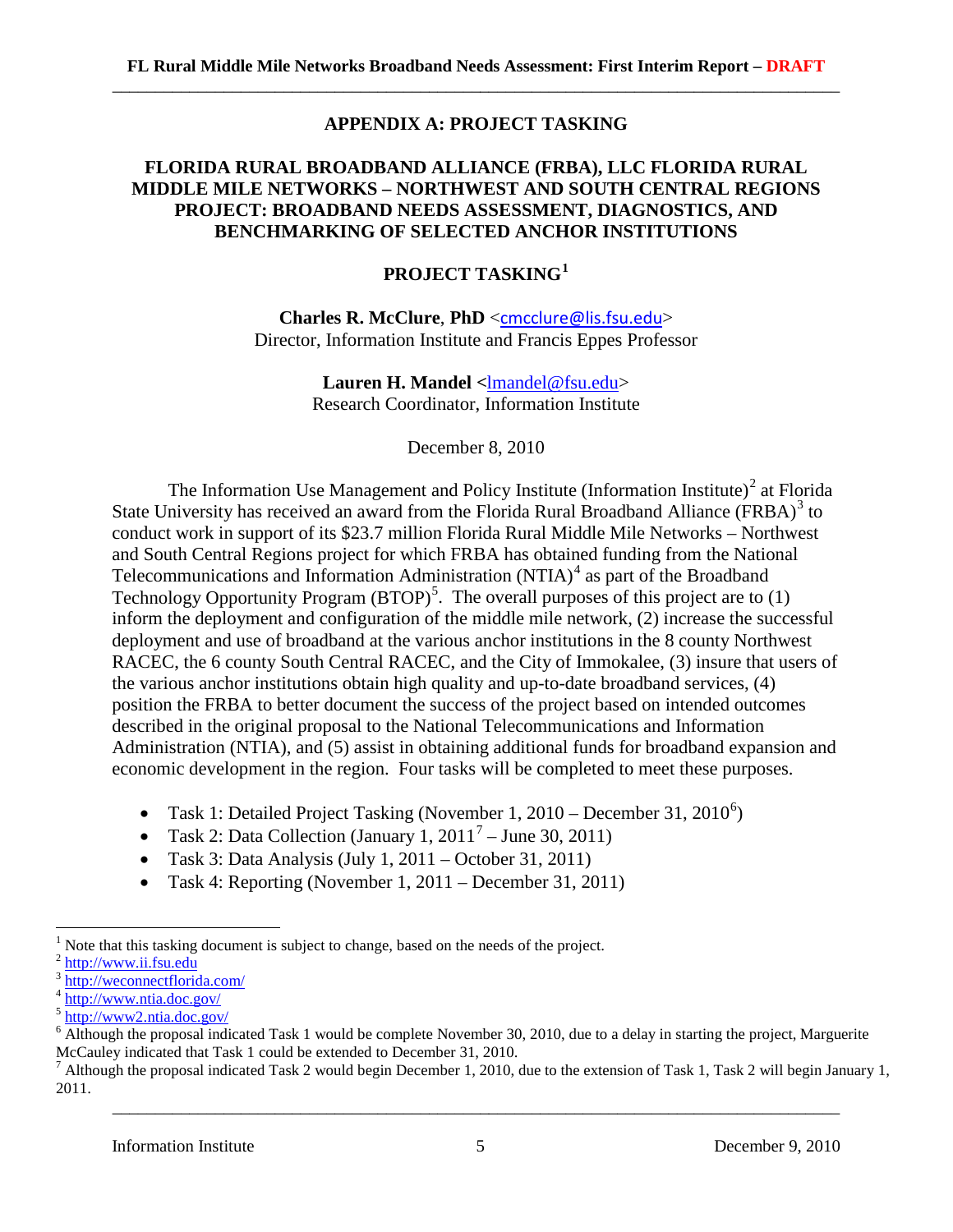This document describes the activities related to each of the four key tasks that the Information Institute will conduct for this initiative during the period July 7, 2010 through June 12, 2011. The following tasking schedule is tentative; the final schedule is dependent on a range of factors.

The project deliverables will be Interim Reports at the completion of Tasks 1-3 and a final report provided to FRBA on December 31, 2011 that will summarize project activities, identify benchmarks, summarize findings, identify key issues, and make specific recommendations for middle mile network deployment and strategies to better meet the Northwest and South Central RACEC anchor institutions' broadband service needs.

### **Task 1: Detailed Project Tasking**

During the first phase of the study, members of the study team will detail project tasking and perform other organizational activities, all in consultation with the FRBA project liaison. Key activities and a tentative time line for Task 1 are delineated in Table 1.

|  | Table 1. Key Activities and Timeline for Task 1 |  |  |  |
|--|-------------------------------------------------|--|--|--|

|    | <b>ACTIVITY</b>                                                                           | <b>TIMELINE</b>    |
|----|-------------------------------------------------------------------------------------------|--------------------|
| 1. | Prepare for data collection activities -                                                  | November 1, 2010 - |
|    | Initiate development of contact list of selected anchor institutions;<br>$\bullet$        | December 31, 2010  |
|    | Write letter that explains project details and importance to selected<br>$\bullet$        |                    |
|    | anchor institution participants; and                                                      |                    |
|    | Prepare to mail and/or email introduction letter to selected anchor<br>$\bullet$          |                    |
|    | institutions to introduce project.                                                        |                    |
| 2. | Begin development of survey methodology -                                                 | November $1,2010-$ |
|    | Decide whether to do a census (i.e., survey all institutions on the list) or<br>$\bullet$ | December 31, 2010  |
|    | use a sample (if there are more than 200 institutions);                                   |                    |
|    | If a sample will be used, develop a simple random sample of a subset of<br>$\bullet$      |                    |
|    | the anchor institutions, in which each institution in the full list has the               |                    |
|    | same probability of being chosen as does any other institution; and                       |                    |
| 3. | Prepare to contact anchor institutions to develop a list of those interested in           | November $1,2010-$ |
|    | participating in the onsite diagnostics activities.                                       | December 31, 2010  |
| 4. | Begin development of sampling/selection methodology for interviews and                    | November 1, 2010 - |
|    | focus groups that pulls a purposive sample of anchor institutions in each                 | December 31, 2010  |
|    | county, in which institutions are sampled that indicate interest in                       |                    |
|    | participating and such that reasonable effort is made to insure that each                 |                    |
|    | county and each type of institution in the region is represented.                         |                    |
| 5. | Begin drafting measurement instruments -                                                  | November $1,2010-$ |
|    | Draft survey instrument;<br>$\bullet$                                                     | December 31, 2010  |
|    | Draft metrics for diagnostics assessment; and<br>$\bullet$                                |                    |
|    | Draft interview and focus group questions.                                                |                    |
| 6. | Prepare to produce survey -                                                               | November 1, 2010 - |
|    | Draft of Survey Monkey version; and                                                       | December 31, 2010  |
|    | Draft of paper version.<br>$\bullet$                                                      |                    |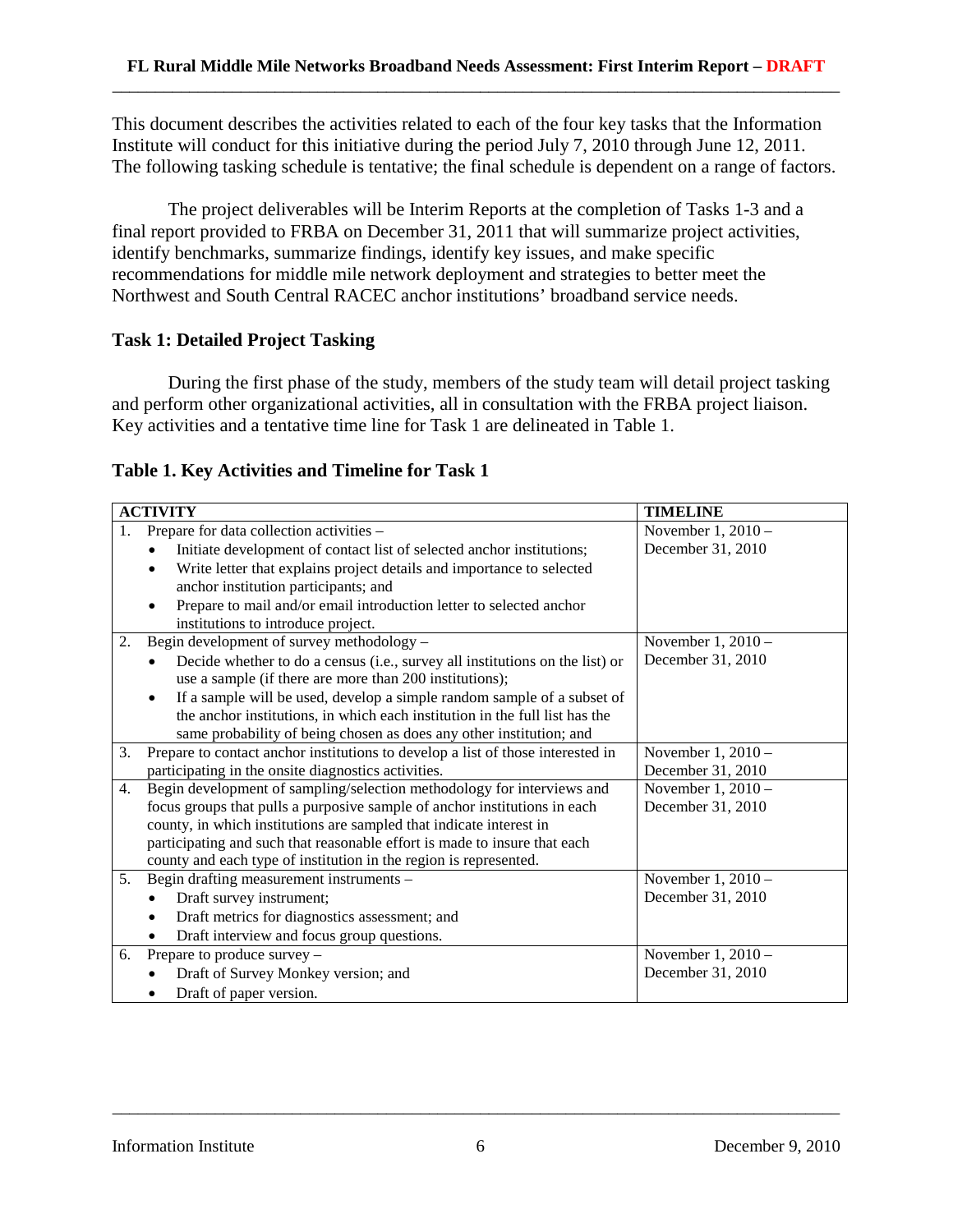| Table 1. Key Activities and Timeline for Task 1 (continued) |
|-------------------------------------------------------------|
|-------------------------------------------------------------|

|    | <b>ACTIVITY</b>                                                        | <b>TIMELINE</b>      |
|----|------------------------------------------------------------------------|----------------------|
|    | Begin developing a project website –                                   | November $1, 2010 -$ |
|    | Include sections for project information, data collection<br>$\bullet$ | December 31, 2010    |
|    | instruments, a self-diagnostics tool, and project reports; and         |                      |
|    | Load a link to the Survey Monkey survey on the site.<br>$\bullet$      |                      |
| 8. | Work with FRBA liaison to fine-tune project tasking and data           | November $1, 2010 -$ |
|    | collection instruments.                                                | December 31, 2010    |
|    | 9. Deliver interim report that details completed project activities.   | December 31, 2010    |

These activities will be conducted to address Task 1 and outcomes will be reported in the first interim report due December 31, 2010.

## **Task 2: Data Collection**

Data collection activities will include conducting a needs assessment and benchmarking survey, onsite diagnostics collection, and interviews and/or focus groups that will follow up on the survey and collect data on situational factors and issues that impact anchor institutions' deployment of broadband networks. Key activities and a tentative time line for Task 2 are delineated in Table 2.

### **Table 2. Key Activities and Timeline for Task 2**

|    | <b>ACTIVITY</b>                                                                                                                                | <b>TIMELINE</b>                 |
|----|------------------------------------------------------------------------------------------------------------------------------------------------|---------------------------------|
|    | Conduct survey of anchor institutions –                                                                                                        | January 1, 2011 - April 30,     |
|    | Mail survey packet (including cover letter, informed consent form, and<br>٠<br>a paper version of the survey) to selected anchor institutions; | 2011                            |
|    | Track survey completions; and<br>$\bullet$                                                                                                     |                                 |
|    | Follow up with survey recipients by phone and/or email to encourage<br>$\bullet$                                                               |                                 |
|    | and aid in survey completion.                                                                                                                  |                                 |
| 2. | Conduct diagnostics analyses at volunteer institutions (on-site and via the                                                                    | May 1, $2011 -$ June 30, $2011$ |
|    | self-diagnostics tool).                                                                                                                        |                                 |
| 3. | Conduct interviews and/or focus groups with representatives of anchor                                                                          | May 1, 2011 – June 30, 2011     |
|    | institutions in each county.                                                                                                                   |                                 |
| 4. | Deliver interim report that details completed project activities.                                                                              | June 30, 2011                   |

These activities will be conducted to address Task 2 and outcomes will be reported in the second interim report due June 30, 2011.

## **Task 3: Data Analysis**

The various data collected in Task 2 will be analyzed, tabulated, and verified using descriptive statistics, GIS mapping methodologies, and content analysis of primary themes and issues. Key activities and a tentative time line for Task 3 are delineated in Table 3.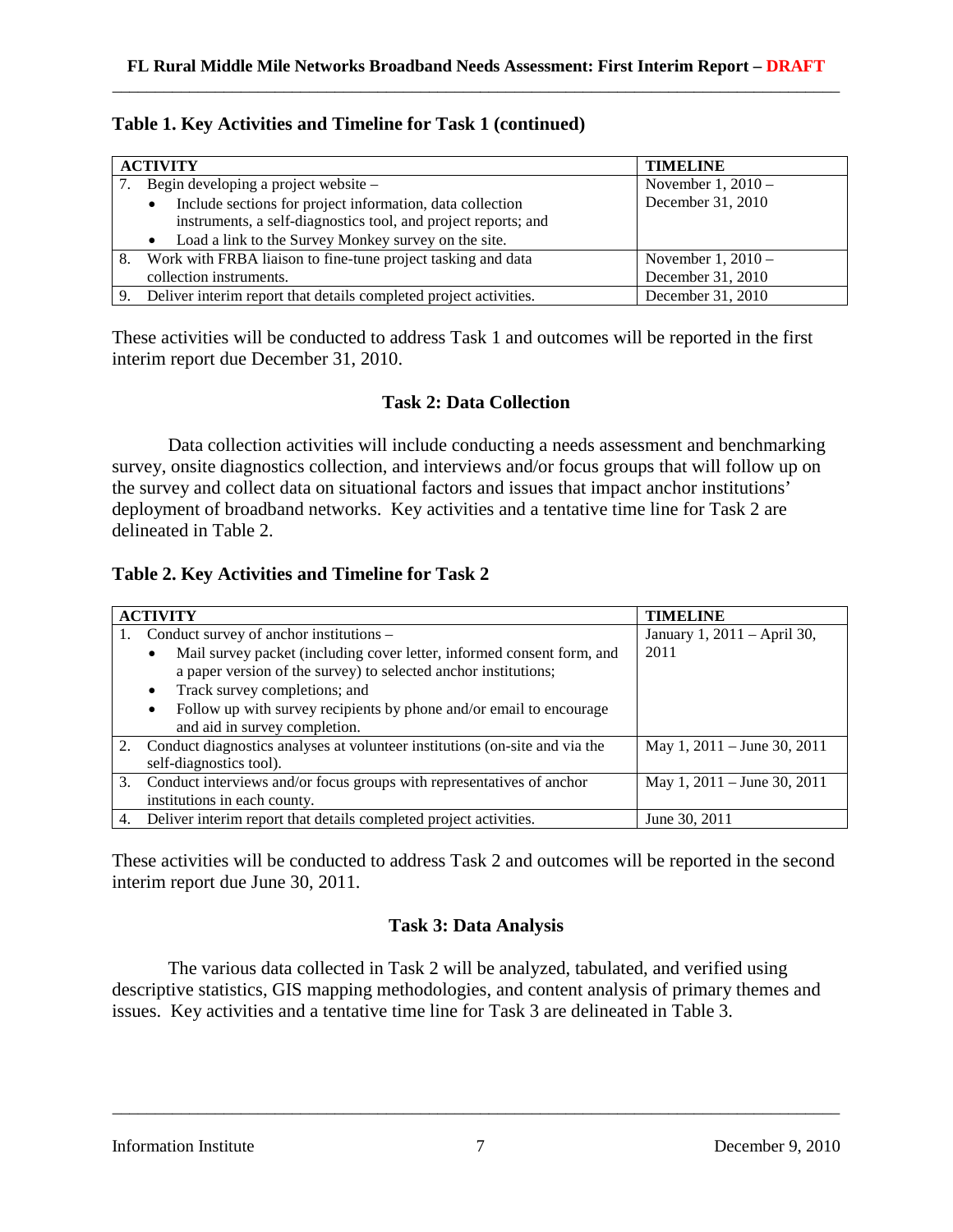|  |  | Table 3. Key Activities and Timeline for Task 3 |  |
|--|--|-------------------------------------------------|--|
|--|--|-------------------------------------------------|--|

|    | <b>ACTIVITY</b>                                                                       | <b>TIMELINE</b>              |
|----|---------------------------------------------------------------------------------------|------------------------------|
| 1. | Analyze, tabulate, and verify survey data -                                           | July 1, 2011 – October 31,   |
|    | Use descriptive statistics to analyze survey responses;                               | 2011                         |
|    | Describe the existing and future broadband uses and applications of the<br>$\bullet$  |                              |
|    | region's anchor institutions;                                                         |                              |
|    | Describe the existing bandwidth being purchased at the "front door" and<br>$\bullet$  |                              |
|    | at the workstation-level for the anchor institutions;                                 |                              |
|    | Determine the current cost for the bandwidth being purchased by anchor                |                              |
|    | institutions;                                                                         |                              |
|    | Identify the vendor(s) currently supplying the existing bandwidth for                 |                              |
|    | anchor institutions;                                                                  |                              |
|    | Identify situational factors and issues that impact whether anchor<br>$\bullet$       |                              |
|    | institutions decide to obtain or increase broadband capacity;                         |                              |
|    | Obtain baseline data related to broadband connectivity and use that can               |                              |
|    | be used to justify and support additional broadband funding requests for              |                              |
|    | the region; and                                                                       |                              |
|    | Use GIS methodologies to map metrics such as anchor institution                       |                              |
|    | broadband costs and connections speeds.                                               |                              |
| 2. | Analyze diagnostics -                                                                 | July 1, 2011 - October 31,   |
|    | Describe the existing broadband networks currently deployed in the<br>$\bullet$       | 2011                         |
|    | region's anchor institutions;                                                         |                              |
|    | Identify situational factors and issues that impact how anchor<br>$\bullet$           |                              |
|    | institutions deploy their broadband networks; and                                     |                              |
|    | Determine ways that the region's anchor institutions can improve their                |                              |
|    | network deployments to increase connection speeds at the workstation.                 |                              |
| 3. | Analyze interview and focus group data -                                              | July 1, $2011 -$ October 31, |
|    | Identify situational factors and issues that impact whether anchor                    | 2011                         |
|    | institutions decide to obtain or increase broadband capacity; and                     |                              |
|    | Describe improvements at anchor institutions that are due to the Florida<br>$\bullet$ |                              |
|    | Rural Middle Mile Networks - Northwest and South Central Regions                      |                              |
|    | project.                                                                              |                              |
| 4. | Deliver interim report that details completed project activities.                     | October 31, 2011             |

These activities will be conducted to address Task 3 and outcomes will be reported in the third interim report due October 31, 2011.

## **Task 4: Reporting**

The study team will develop a final draft report that describes project activities, summarizes findings, identifies key issues, and makes specific recommendations for middle mile network deployment and strategies to better meet the broadband service needs of anchor institutions in the Northwest and South Central RACEC. Key FRBA staff will provide input for the report, and a member of the study team will be available to make an oral presentation to the FRBA if requested. Key activities and a tentative time line for Task 4 are delineated in Table 4.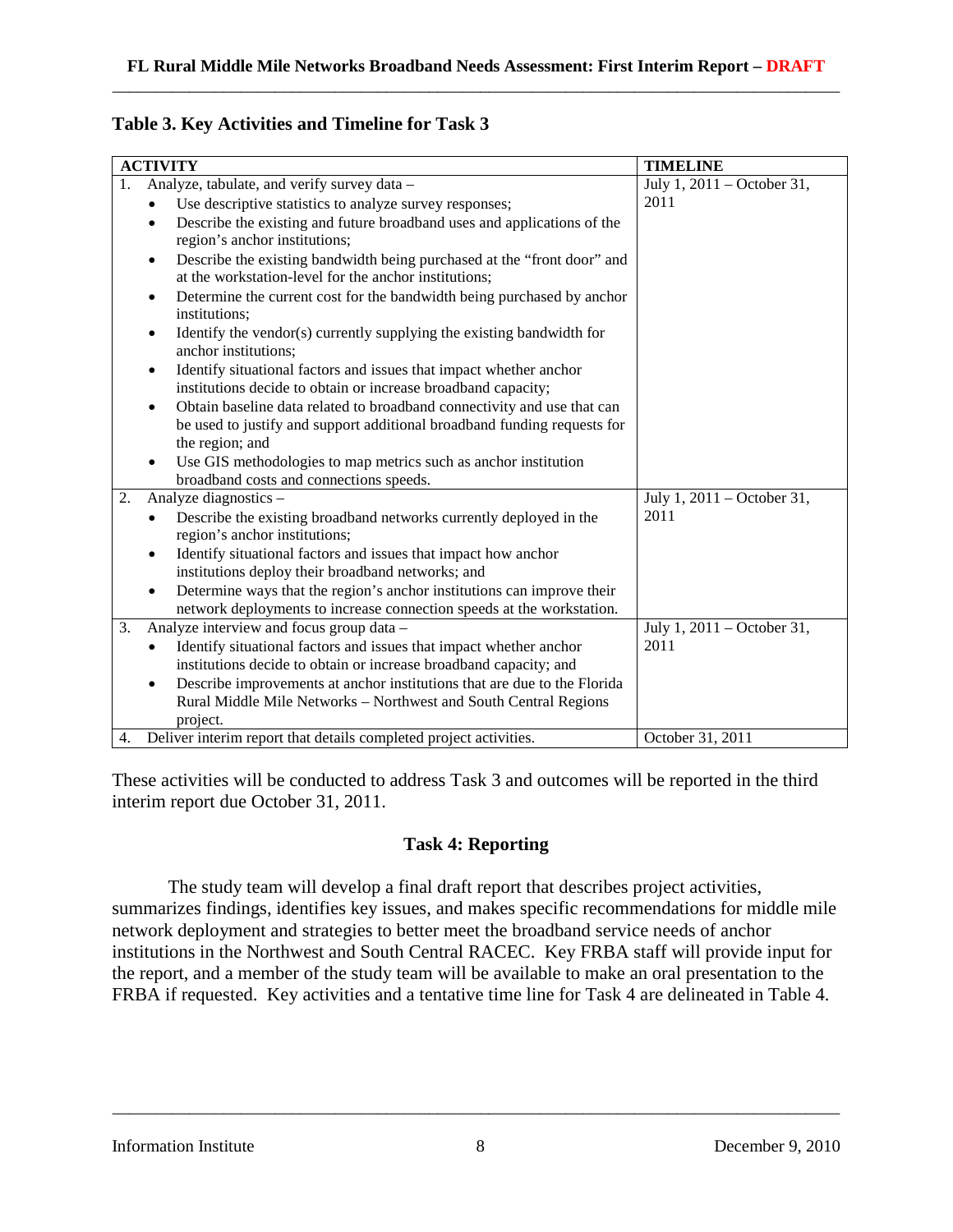## **Table 4. Key Activities and Timeline for Task 4**

| <b>ACTIVITY</b>                                                                                                                                               | <b>TIMELINE</b>      |
|---------------------------------------------------------------------------------------------------------------------------------------------------------------|----------------------|
| Develop draft report –                                                                                                                                        | November $1, 2011 -$ |
| Describe project activities;<br>٠                                                                                                                             | December 31, 2011    |
| Summarize findings and identify key issues;<br>٠                                                                                                              |                      |
| Make specific recommendations for middle mile network deployment<br>٠<br>and strategies to better meet the anchor institution broadband service<br>needs; and |                      |
| Work with FRBA liaison to finalize report.<br>$\bullet$                                                                                                       |                      |
| Deliver final report and make oral presentations findings to FRBA staff and<br>FRBA board of directors.                                                       | December 31, 2011    |

These activities will be conducted to address Task 4 and outcomes will be reported in the final report due December 31, 2011.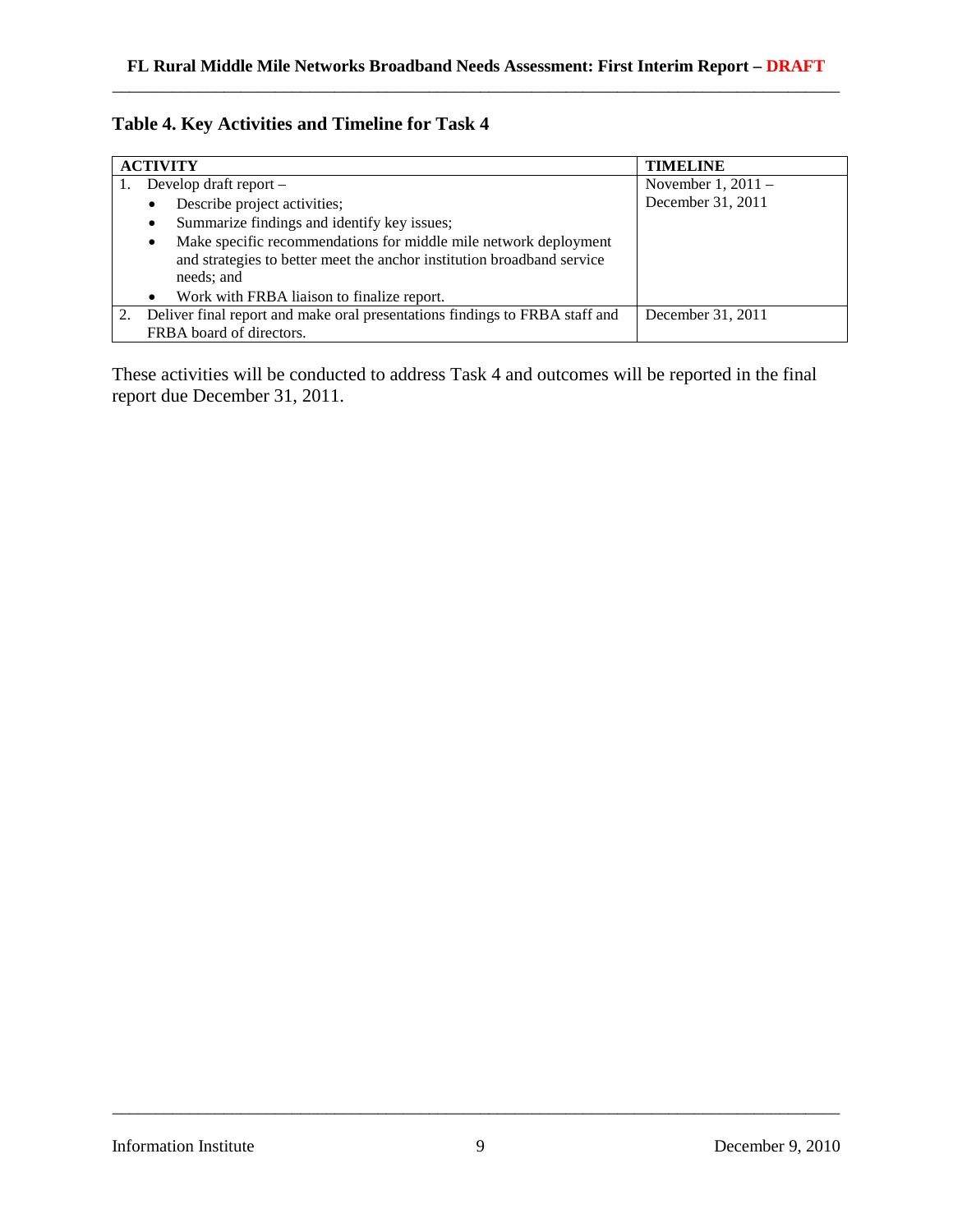## **APPENDIX B: DRAFT CONTACT LETTER**

 $<<$ DATE $>>$ 

Dear «CONTACT\_NAME»:

I am writing to introduce an exciting new Florida Rural Broadband Alliance (FRBA) project and to request your assistance.

We have obtained funding from the National Telecommunications and Information Administration (as part of the Broadband Technology Opportunity Program) to build a new Middle Mile broadband infrastructure. This infrastructure will extend the high-speed Internet backbone capacity for local lastmile providers in the 8-county Northwest RACEC, the 6-county South Central RACEC, and the City of Immokalee, in order to better serve vital public sector services and private commercial customers.

To support this project, we have hired Florida State University's Information Use Management & Policy Institute (Information Institute; www.ii.fsu.edu) to conduct a needs assessment of the existing and future broadband uses and applications of the region's anchor institutions (such as libraries, schools, and hospitals) including broadband diagnostics at selected anchor sites to describe existing broadband networks, configurations, and uses. This research will inform the deployment and configuration of the Middle Mile network, increase the successful deployment and use of broadband at the region's various anchor institutions, insure that users of the various anchor institutions obtain high quality and up-to-date broadband services, help the FRBA to better document the success of the project, and assist in obtaining additional funds for broadband expansion and economic development in the region.

We need your help identifying the type of broadband currently being used by your anchor institution, as well as its future broadband-related needs. Please follow this link: [<http://frba.ii.fsu.edu/survey>](http://frba.ii.fsu.edu/survey) to our brief, easy-to-complete online survey that asks about your institution's current broadband situation and its future needs. We are enclosing a copy of the questionnaire so you can prepare your answers prior to filling in the online survey. If you do not have access to the Internet to complete the survey, please fax your responses to (850) 644-4522 or mail responses to the NFBA at: 1500 Mahan Drive, Suite 250, Tallahassee, FL 32308.

Please ensure that your institution completes the survey and participates to the extent possible in the subsequent interviews and onsite broadband diagnostics. Please note that only those institutions that complete the survey will be eligible for interviews and onsite broadband diagnostics. We know that your time (and your staff's time) is very valuable, but the results of this work will have many positive outcomes for the anchor institutions and the residents of the Florida Rural Broadband Alliance. It is important to receive as many responses from organizations and individuals as possible. If you have any questions about this needs assessment, please contact the Information Institute at (850) 645-5683.

Thank you. Best regards,

Pat Lien System Manager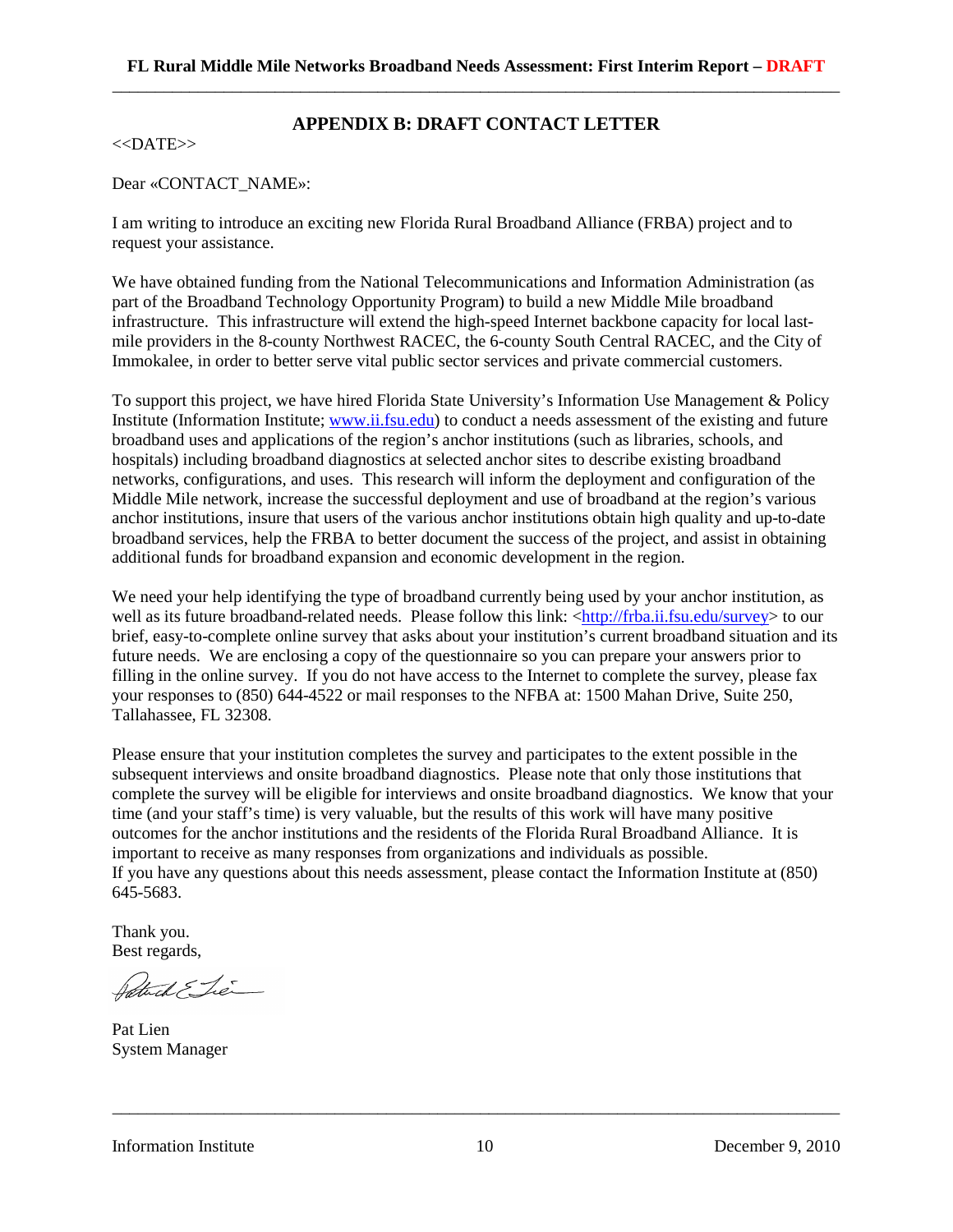# **APPENDIX C: SURVEY INSTRUMENT**

## **CONSENT FORM**

Your participation in this study indicates your consent, given voluntarily and without element of force or coercion in the research project entitled "Florida Rural Broadband Alliance Anchor Institution Broadband Needs Assessment, Diagnostics, and Benchmarking, 2010-2011." Only persons 18 or older may participate in this study. Your participation in this study indicates that you are 18 years of age or older.

If you choose to participate, you will be asked to complete the following survey. This will take approximately one hour. Please contribute as many comments as possible, if applicable. Your feedback will be very valuable to this effort. Your contribution will involve participation in this study and your participation in this study is voluntary. If you choose not to participate there will be no penalty. You may withdraw from the study at any time. Your answers will remain confidential to the full extent allowed by law. The results of this research study will be published, but your name and/or contact information will not be used in any form. All files related to this study will be stored in a locked file cabinet at the Information Institute, Room 010 of the Louis Shores Building at Florida State University and will remain confidential to the full extent allowed by law. The files will be held in this secure location until December 31, 2014 and will be destroyed by December 31, 2014.

There are no foreseeable risks or discomforts if you agree to participate in this study. Although there may be no direct benefit to you, the possible benefit of your participation is an improvement in anchor institutions' ability to provide computer and broadband Internet access and services to the 8-county Northwest RACEC, the 6 county South Central RACEC, and City of Immokalee residents. If you have any questions concerning this study after the session has concluded, please contact the Information Institute Director, Dr. Charles R. McClure, Francis Eppes Professor, by email at [cmclure@lis.fsu.edu.](mailto:cmclure@lis.fsu.edu)

If you choose not to participate, you may do so at this time or at any time during the survey. If you have any questions while taking the survey, please call the Information Institute at (850) 645-5683.

Thank you.

I, \_\_\_\_\_\_\_\_\_\_\_\_\_\_\_\_\_\_\_\_\_\_\_\_\_\_\_\_\_\_\_\_\_\_\_\_\_\_\_\_\_\_\_\_\_\_\_\_\_\_\_\_\_\_\_\_\_\_\_\_\_\_\_\_\_\_\_\_\_,

(Print name here)

formally acknowledge that I am informed of all benefits and risks associated with participating in this research, and that I give my informed consent to participate in this research.

SIGNED \_\_\_\_\_\_\_\_\_\_\_\_\_\_\_\_\_\_\_\_\_\_\_\_\_\_\_\_\_\_\_\_ DATE \_\_\_\_\_\_\_\_\_\_\_\_\_\_\_\_\_\_\_\_\_\_\_\_

(Signature here)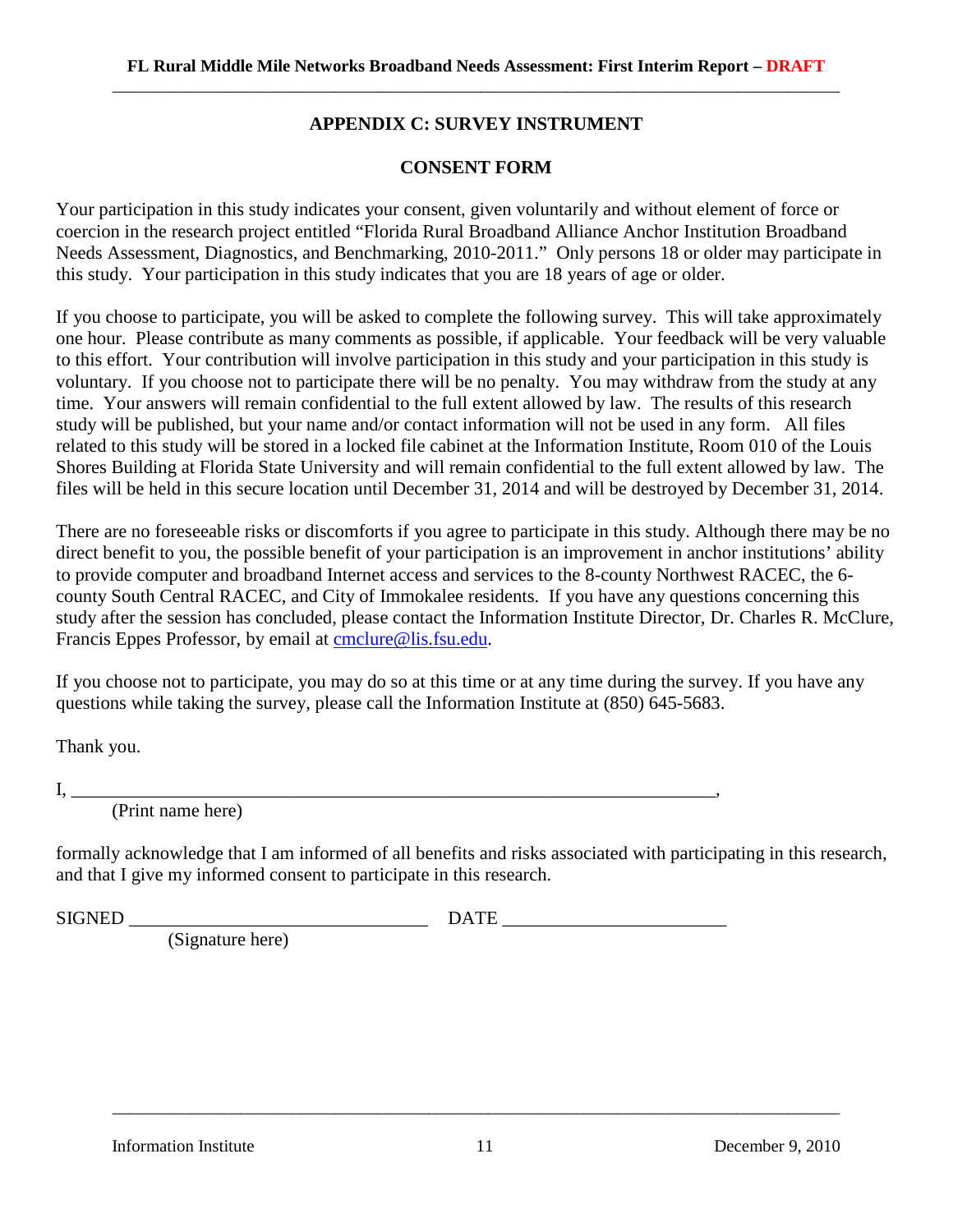| <b>General Information</b><br>Type of anchor institution you represent (Choose only one):<br>O School<br>O School District<br>O Higher Education<br>O Federally Qualified Health Clinic<br>O Rural Health Clinic<br>O Hospital                      | O City/county government agency<br>O Fire Department<br>O Law Enforcement<br>O Emergency Medical Service (EMS)<br>O Library |  |  |  |  |  |  |
|-----------------------------------------------------------------------------------------------------------------------------------------------------------------------------------------------------------------------------------------------------|-----------------------------------------------------------------------------------------------------------------------------|--|--|--|--|--|--|
| What is the name of your institution?                                                                                                                                                                                                               |                                                                                                                             |  |  |  |  |  |  |
|                                                                                                                                                                                                                                                     | What is your job title?                                                                                                     |  |  |  |  |  |  |
| What is the job title of the person who has the authority to contract for broadband services?                                                                                                                                                       |                                                                                                                             |  |  |  |  |  |  |
| When did your institution first obtain Internet service?<br>O My institution does not have Internet service<br>O Year service was obtained: _______                                                                                                 |                                                                                                                             |  |  |  |  |  |  |
| If your institution does not have Internet service are there plans to obtain it? (Choose only one)<br>O Yes, within 6 months<br>O Yes, within 12 months<br>O Yes, in more than 12 months<br>$O$ No<br>O My institution already has Internet service |                                                                                                                             |  |  |  |  |  |  |
| Please provide us with some reasons why your institution is planning to obtain (or not obtain) Internet service in the near<br>future.                                                                                                              |                                                                                                                             |  |  |  |  |  |  |

#### **PART 1: Your Institution's Internet Connection**

The following questions refer to the Internet connection at your institution. For the purposes of this survey, an Internet connection is defined as a telecommunications service through which your institution connects to the World Wide Web, transfers data (e.g., via file transfer protocol or FTP), uploads/downloads files, voice over Internet protocol (VoIP), etc. If your institution uses multiple Internet Service Providers (ISPs), please answer all questions with regard to your institution's *primary* ISP.

\_\_\_\_\_\_\_\_\_\_\_\_\_\_\_\_\_\_\_\_\_\_\_\_\_\_\_\_\_\_\_\_\_\_\_\_\_\_\_\_\_\_\_\_\_\_\_\_\_\_\_\_\_\_\_\_\_\_\_\_\_\_\_\_\_\_\_\_\_\_\_\_\_\_\_\_\_\_\_\_\_\_\_\_\_\_\_\_\_\_\_\_\_\_\_\_\_\_ \_\_\_\_\_\_\_\_\_\_\_\_\_\_\_\_\_\_\_\_\_\_\_\_\_\_\_\_\_\_\_\_\_\_\_\_\_\_\_\_\_\_\_\_\_\_\_\_\_\_\_\_\_\_\_\_\_\_\_\_\_\_\_\_\_\_\_\_\_\_\_\_\_\_\_\_\_\_\_\_\_\_\_\_\_\_\_\_\_\_\_\_\_\_\_\_\_\_ \_\_\_\_\_\_\_\_\_\_\_\_\_\_\_\_\_\_\_\_\_\_\_\_\_\_\_\_\_\_\_\_\_\_\_\_\_\_\_\_\_\_\_\_\_\_\_\_\_\_\_\_\_\_\_\_\_\_\_\_\_\_\_\_\_\_\_\_\_\_\_\_\_\_\_\_\_\_\_\_\_\_\_\_\_\_\_\_\_\_\_\_\_\_\_\_\_\_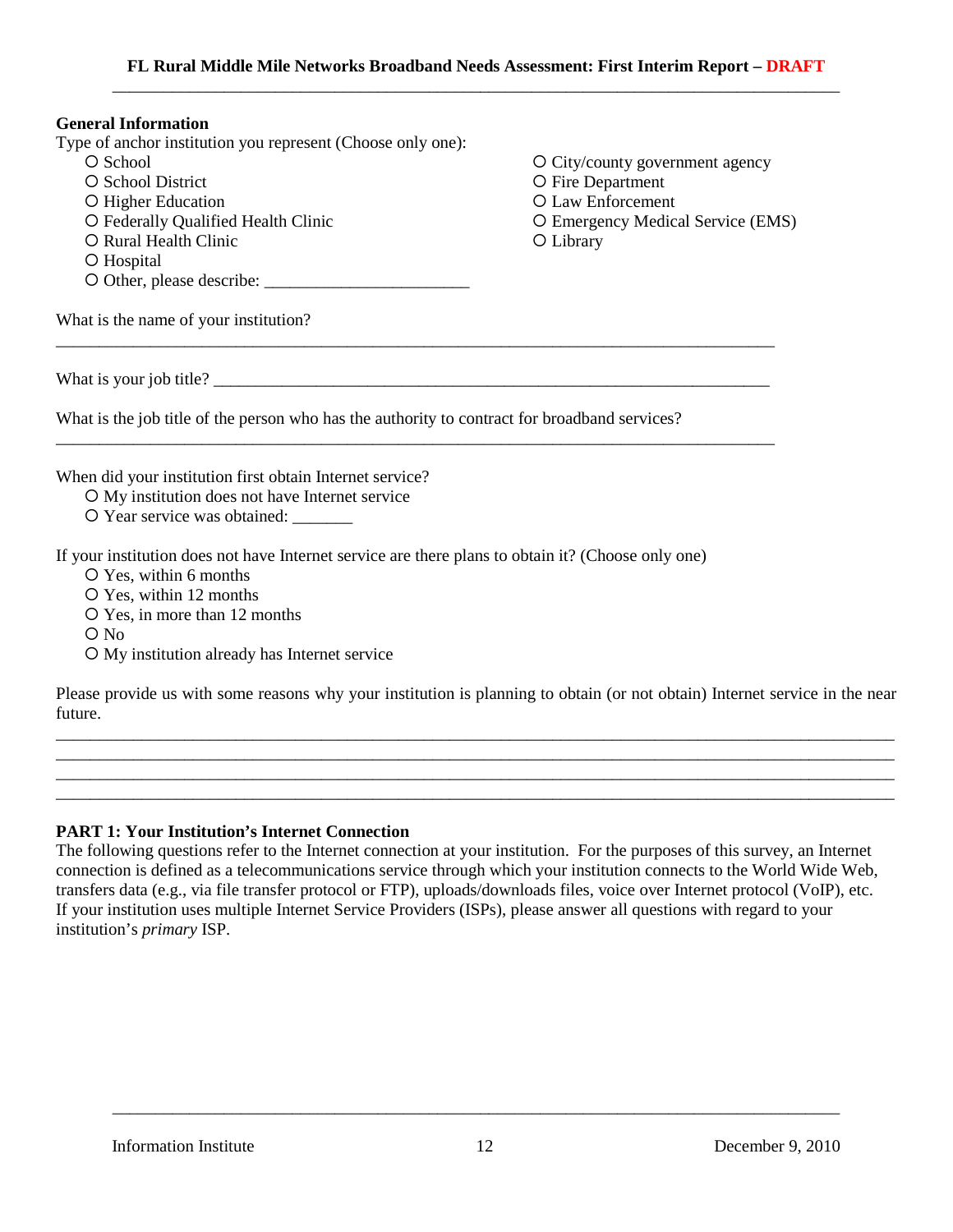#### **FL Rural Middle Mile Networks Broadband Needs Assessment: First Interim Report – DRAFT** \_\_\_\_\_\_\_\_\_\_\_\_\_\_\_\_\_\_\_\_\_\_\_\_\_\_\_\_\_\_\_\_\_\_\_\_\_\_\_\_\_\_\_\_\_\_\_\_\_\_\_\_\_\_\_\_\_\_\_\_\_\_\_\_\_\_\_\_\_\_\_\_\_\_\_\_\_\_\_\_\_\_\_\_\_

| 1. | Which kind of Internet connection does your institution have? (Choose only one)<br>$O$ Dial-up<br>O DSL (Digital Subscriber Line)<br>O Cable modem                                                                                                                                                                                                                                                                                                 | O Fiber<br>O Satellite<br>O My institution does not have Internet service                |
|----|----------------------------------------------------------------------------------------------------------------------------------------------------------------------------------------------------------------------------------------------------------------------------------------------------------------------------------------------------------------------------------------------------------------------------------------------------|------------------------------------------------------------------------------------------|
|    | 2. Which Internet Service Provider (ISP) does your institution subscribe to? (Choose only one)<br>O AT&T<br>O Comcast                                                                                                                                                                                                                                                                                                                              | O Century Link (previously Embarq)<br>O My institution does not have Internet service    |
|    | 3. What is the <i>advertised</i> speed of the Internet connection to your institution (that is, the speed your ISP says you get at<br>the <i>front door</i> )? (Choose only one)<br>O Less than 1.5 Mbps<br>$O$ 1.5 Mbps<br>$O$ 1.6 Mbps $-5$ Mbps<br>O My institution does not have Internet service                                                                                                                                              | $\overline{O}$ 5.1 Mbps – 10 Mbps<br>$O$ 10.1 Mbps $-$ 20 Mbps<br>O Greater than 20 Mbps |
|    | 4. Has your institution obtained Internet service or increased the speed of your Internet service since March 1, 2010?<br>(Choose only one)<br>O Yes, we have obtained Internet service<br>O Yes, we have increased the speed<br>O We have both obtained Internet service and increased its speed<br>$O$ No                                                                                                                                        |                                                                                          |
|    | 5. Is your institution interested in increasing the speed of its Internet connection at this time? (Choose all that apply)<br>O Yes, but we already have the maximum speed available in our area<br>O Yes, but we cannot afford it at this time<br>O Yes, and we have plans to increase within the next year<br>O Yes, but we have no plans to increase within the next year<br>O Yes, but we do not have the technical knowledge needed<br>$O$ No |                                                                                          |
|    | 6. Assuming you would like to increase your speed, what speed would your institution like to have? (Choose only one)<br>O Less than 1.5 Mbps<br>$O$ 1.5 Mbps<br>$O$ 1.6 Mbps $-5$ Mbps<br>O We already have sufficient Internet speed                                                                                                                                                                                                              | $O$ 5.1 Mbps $-$ 10 Mbps<br>$O$ 10.1 Mbps $-$ 20 Mbps<br>O Greater than 20 Mbps          |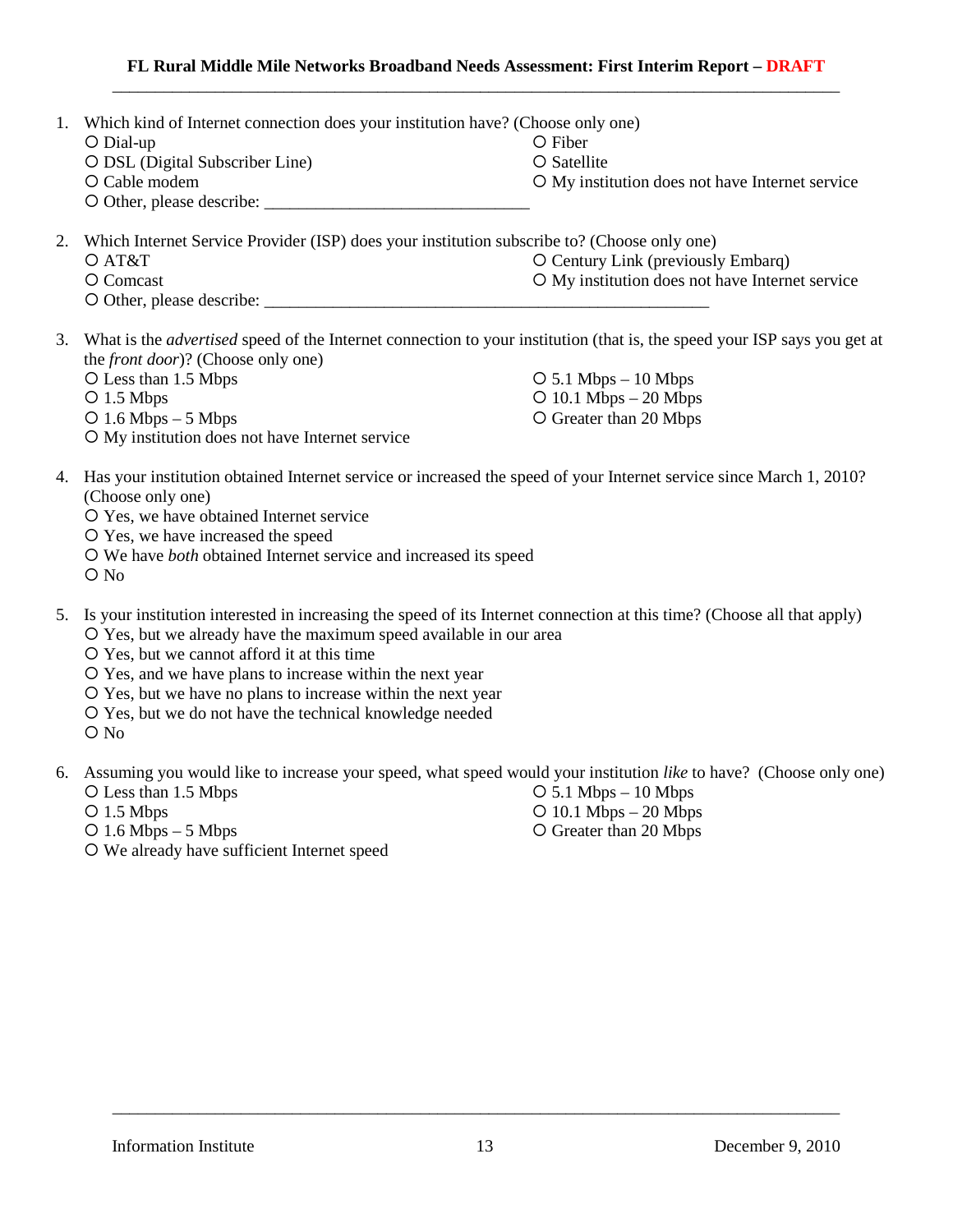#### **FL Rural Middle Mile Networks Broadband Needs Assessment: First Interim Report – DRAFT** \_\_\_\_\_\_\_\_\_\_\_\_\_\_\_\_\_\_\_\_\_\_\_\_\_\_\_\_\_\_\_\_\_\_\_\_\_\_\_\_\_\_\_\_\_\_\_\_\_\_\_\_\_\_\_\_\_\_\_\_\_\_\_\_\_\_\_\_\_\_\_\_\_\_\_\_\_\_\_\_\_\_\_\_\_

7. Please indicate the importance of each of the following obstacles to obtaining broadband or increasing broadband speed at your institution. (Choose one option per row)

|                                          | Extremely | Verv      | Somewhat  | Not Very  | <b>Not</b> |
|------------------------------------------|-----------|-----------|-----------|-----------|------------|
|                                          | Important | Important | Important | Important | Important  |
| Technical issues                         |           |           |           |           |            |
| Availability of providers in your area   |           |           |           |           |            |
| Internet service cost                    |           |           |           |           |            |
| Ongoing maintenance costs                |           |           |           |           |            |
| Availability of specialized IT personnel |           |           |           |           |            |

8. Please provide us with any additional comments you might have regarding the speed of your Internet connection – including some reasons why your institution may be considering obtaining (or not obtaining) an Internet connection or increasing (or not increasing) the speed of your existing Internet connection.

\_\_\_\_\_\_\_\_\_\_\_\_\_\_\_\_\_\_\_\_\_\_\_\_\_\_\_\_\_\_\_\_\_\_\_\_\_\_\_\_\_\_\_\_\_\_\_\_\_\_\_\_\_\_\_\_\_\_\_\_\_\_\_\_\_\_\_\_\_\_\_\_\_\_\_\_\_\_\_\_\_\_\_\_\_\_\_\_\_\_\_\_\_\_ \_\_\_\_\_\_\_\_\_\_\_\_\_\_\_\_\_\_\_\_\_\_\_\_\_\_\_\_\_\_\_\_\_\_\_\_\_\_\_\_\_\_\_\_\_\_\_\_\_\_\_\_\_\_\_\_\_\_\_\_\_\_\_\_\_\_\_\_\_\_\_\_\_\_\_\_\_\_\_\_\_\_\_\_\_\_\_\_\_\_\_\_\_\_ \_\_\_\_\_\_\_\_\_\_\_\_\_\_\_\_\_\_\_\_\_\_\_\_\_\_\_\_\_\_\_\_\_\_\_\_\_\_\_\_\_\_\_\_\_\_\_\_\_\_\_\_\_\_\_\_\_\_\_\_\_\_\_\_\_\_\_\_\_\_\_\_\_\_\_\_\_\_\_\_\_\_\_\_\_\_\_\_\_\_\_\_\_\_ \_\_\_\_\_\_\_\_\_\_\_\_\_\_\_\_\_\_\_\_\_\_\_\_\_\_\_\_\_\_\_\_\_\_\_\_\_\_\_\_\_\_\_\_\_\_\_\_\_\_\_\_\_\_\_\_\_\_\_\_\_\_\_\_\_\_\_\_\_\_\_\_\_\_\_\_\_\_\_\_\_\_\_\_\_\_\_\_\_\_\_\_\_\_

#### **PART 2: Cost of Your Institution's Internet Connection**

The following questions refer to the cost for Internet service at your institution.

- 1. What is the total *annual* amount that your institution pays your ISP for your Internet service?
	- My institution does not pay for our Internet service
	- My institution does not have Internet service
	- O Total annual charge:
- 2. If you are a library or a school, what is your total annual E-Rate discount?
	- My institution is not a library or a school
	- My institution is eligible for E-Rate but does not apply for it
	- I do not know what E-Rate is
	- My institution does not have Internet service
	- O Annual E-Rate discount amount: \_\_\_\_\_\_\_\_\_\_
- 3. What is the source of funds used to pay your ISP for your Internet service? (Choose all that apply)
	- Your institution's budget
	- County or regional funding
	- O State funding
	- Other, please describe: \_\_\_\_\_\_\_\_\_\_\_\_\_\_\_\_\_\_\_\_\_\_\_\_\_\_\_\_\_\_\_\_\_\_\_\_\_\_\_\_\_\_\_\_\_\_\_\_\_\_\_\_\_

#### **PART 3: Use of the Internet at Your Institution**

The following questions refer to how your institution uses the Internet.

1. How many dedicated *staff* workstations does your institution have *in total*? \_\_\_\_\_\_\_\_\_\_\_

O Federal funding O Not applicable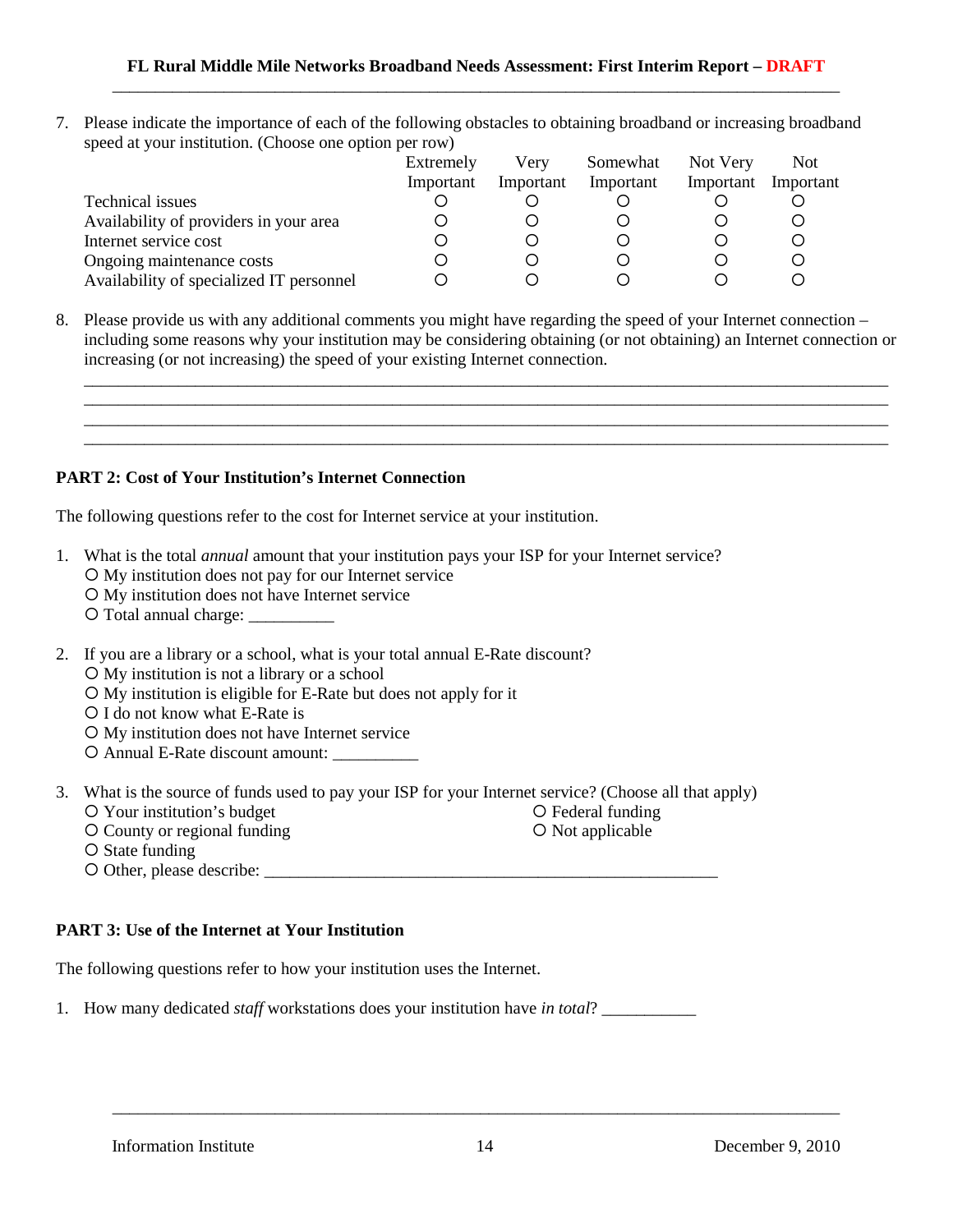#### **FL Rural Middle Mile Networks Broadband Needs Assessment: First Interim Report – DRAFT** \_\_\_\_\_\_\_\_\_\_\_\_\_\_\_\_\_\_\_\_\_\_\_\_\_\_\_\_\_\_\_\_\_\_\_\_\_\_\_\_\_\_\_\_\_\_\_\_\_\_\_\_\_\_\_\_\_\_\_\_\_\_\_\_\_\_\_\_\_\_\_\_\_\_\_\_\_\_\_\_\_\_\_\_\_

|    |                                                                                                                            | 2. How old are your dedicated <i>staff</i> workstations? (Place a number in each row)<br>Number of workstations that are less than 1 year old: _____<br>Number of workstations that are 1-2 years old: _____<br>Number of workstations that are 3-4 years old:<br>Number of workstations that are greater than 4 years old: |         |   |                            |                                                                                                                                                                                |  |
|----|----------------------------------------------------------------------------------------------------------------------------|-----------------------------------------------------------------------------------------------------------------------------------------------------------------------------------------------------------------------------------------------------------------------------------------------------------------------------|---------|---|----------------------------|--------------------------------------------------------------------------------------------------------------------------------------------------------------------------------|--|
|    |                                                                                                                            |                                                                                                                                                                                                                                                                                                                             |         |   |                            | 3. How many dedicated <i>staff</i> workstations does your institution have that are <i>not</i> connected to the Internet?                                                      |  |
| 4. |                                                                                                                            | <http: speedtest.net=""></http:> and click on 'Begin Test' to conduct a speed test)<br>Upstream (in Mbps): ___________<br>Downstream (in Mbps): __________                                                                                                                                                                  |         |   |                            | What is the <i>actual</i> speed of the Internet connection at one of your dedicated <i>staff</i> workstations? (Use speedtest.net                                              |  |
|    | O                                                                                                                          | 5. How often does your institution's Internet connection speed meet staff needs?                                                                                                                                                                                                                                            | $\circ$ | O | $\circ$                    | O                                                                                                                                                                              |  |
|    | Always                                                                                                                     | Most of the time Sometimes Rarely                                                                                                                                                                                                                                                                                           |         |   | Never                      | My institution does not have<br>Internet service                                                                                                                               |  |
|    |                                                                                                                            | 6. How many dedicated <i>public</i> workstations does your institution have <i>in total</i> ?                                                                                                                                                                                                                               |         |   |                            |                                                                                                                                                                                |  |
|    |                                                                                                                            | 7. How old are your dedicated <i>public</i> workstations? (Place a number in each row)<br>Number of workstations that are less than 1 year old: _____<br>Number of workstations that are 1-2 years old:<br>Number of workstations that are 3-4 years old:<br>Number of workstations that are greater than 4 years old:      |         |   |                            |                                                                                                                                                                                |  |
|    | 8. How many dedicated <i>public</i> workstations does your institution have that are <i>not</i> connected to the Internet? |                                                                                                                                                                                                                                                                                                                             |         |   |                            |                                                                                                                                                                                |  |
|    |                                                                                                                            | 9. What is the <i>actual</i> speed of the Internet connection at one of your <i>public workstations</i> ? (Use speedtest.net<br><http: speedtest.net=""></http:> and click on 'Begin Test' to conduct a speed test)<br>Upstream (in Mbps): ___________                                                                      |         |   |                            |                                                                                                                                                                                |  |
|    |                                                                                                                            | 10. How often does your institution's Internet connection speed meet <i>public</i> needs?                                                                                                                                                                                                                                   |         |   |                            |                                                                                                                                                                                |  |
|    |                                                                                                                            | $\circ$                                                                                                                                                                                                                                                                                                                     | $\circ$ |   | $\circ$                    | Always Most of the time Sometimes Rarely Never My institution does not have<br>public Internet service                                                                         |  |
|    | $O$ E-mail<br>O Social networking                                                                                          | 11. What does the <i>public</i> use the Internet for at your institution? (Choose all that apply)<br>O Educational resources and databases<br>O Information for small business development<br>O Information about the community                                                                                             |         |   | O Services for job seekers | O Information or databases regarding investments<br>O Government information and services<br>O Computer and Internet skills improvement<br>O Services to immigrant populations |  |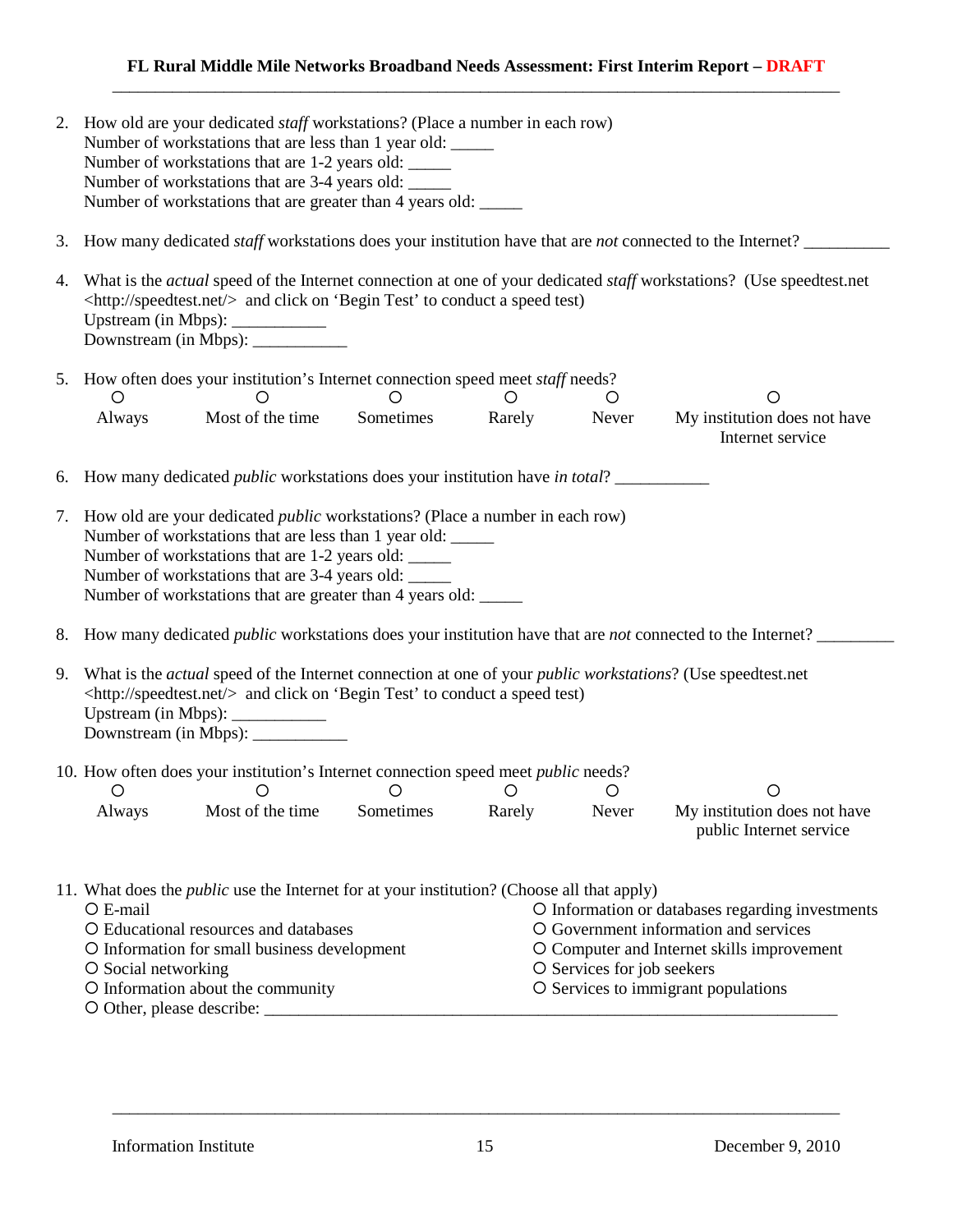#### **PART 4: Your Institution's Wireless Internet Service**

The following questions refer to the wireless Internet service available at your institution.

- 1. Does your institution have wireless Internet service (e.g., Wi-Fi)?  $OY$ es  $ON_0$
- 2. If your institution does not have wireless Internet service, are there plans to obtain it? (Choose only one) Yes, within 6 months
	- Yes, within 12 months
	- Yes, in more than 12 months
	- $O$  No
	- My institution already has wireless Internet service
- 3. Please indicate the importance of each of the following obstacles to obtaining wireless Internet service at your institution. (Choose one option per row)

|                                          | Extremely | Very      | Somewhat  | Not Very  | <b>Not</b> |
|------------------------------------------|-----------|-----------|-----------|-----------|------------|
|                                          | Important | Important | Important | Important | Important  |
| Technical issues                         |           |           |           |           |            |
| Availability of providers in your area   |           |           |           |           |            |
| Internet service cost                    |           |           |           |           |            |
| Ongoing maintenance costs                |           |           |           |           |            |
| Availability of specialized IT personnel |           |           |           |           |            |

- 4. Who is able to use your institution's wireless Internet service? (Choose all that apply)
	- $\overline{O}$  The staff inside the building
	- $\overline{O}$  The staff outside the building
	- O The public inside the building
	- $\circ$  The public outside the building
	- My institution does not have wireless Internet service
- 5. How many wireless access points (WAPs) does your institution have?
	- My institution has wireless Internet service, but I do not know what a wireless access point is
	- My institution does not have wireless Internet service
	- O Number of wireless access points:
- 6. Please provide us with more details as to why your institution is planning to obtain (or not obtain) wireless Internet service.

\_\_\_\_\_\_\_\_\_\_\_\_\_\_\_\_\_\_\_\_\_\_\_\_\_\_\_\_\_\_\_\_\_\_\_\_\_\_\_\_\_\_\_\_\_\_\_\_\_\_\_\_\_\_\_\_\_\_\_\_\_\_\_\_\_\_\_\_\_\_\_\_\_\_\_\_\_\_\_\_\_\_\_\_\_\_\_\_\_\_\_\_\_\_ \_\_\_\_\_\_\_\_\_\_\_\_\_\_\_\_\_\_\_\_\_\_\_\_\_\_\_\_\_\_\_\_\_\_\_\_\_\_\_\_\_\_\_\_\_\_\_\_\_\_\_\_\_\_\_\_\_\_\_\_\_\_\_\_\_\_\_\_\_\_\_\_\_\_\_\_\_\_\_\_\_\_\_\_\_\_\_\_\_\_\_\_\_\_ \_\_\_\_\_\_\_\_\_\_\_\_\_\_\_\_\_\_\_\_\_\_\_\_\_\_\_\_\_\_\_\_\_\_\_\_\_\_\_\_\_\_\_\_\_\_\_\_\_\_\_\_\_\_\_\_\_\_\_\_\_\_\_\_\_\_\_\_\_\_\_\_\_\_\_\_\_\_\_\_\_\_\_\_\_\_\_\_\_\_\_\_\_\_ \_\_\_\_\_\_\_\_\_\_\_\_\_\_\_\_\_\_\_\_\_\_\_\_\_\_\_\_\_\_\_\_\_\_\_\_\_\_\_\_\_\_\_\_\_\_\_\_\_\_\_\_\_\_\_\_\_\_\_\_\_\_\_\_\_\_\_\_\_\_\_\_\_\_\_\_\_\_\_\_\_\_\_\_\_\_\_\_\_\_\_\_\_\_

#### **PART 5: Technology Training at Your Institution**

The following questions refer to training on technology-related topics offered by your institution to staff and/or the public.

\_\_\_\_\_\_\_\_\_\_\_\_\_\_\_\_\_\_\_\_\_\_\_\_\_\_\_\_\_\_\_\_\_\_\_\_\_\_\_\_\_\_\_\_\_\_\_\_\_\_\_\_\_\_\_\_\_\_\_\_\_\_\_\_\_\_\_\_\_\_\_\_\_\_\_\_\_\_\_\_\_\_\_\_\_

Information Institute 16 December 8, 2010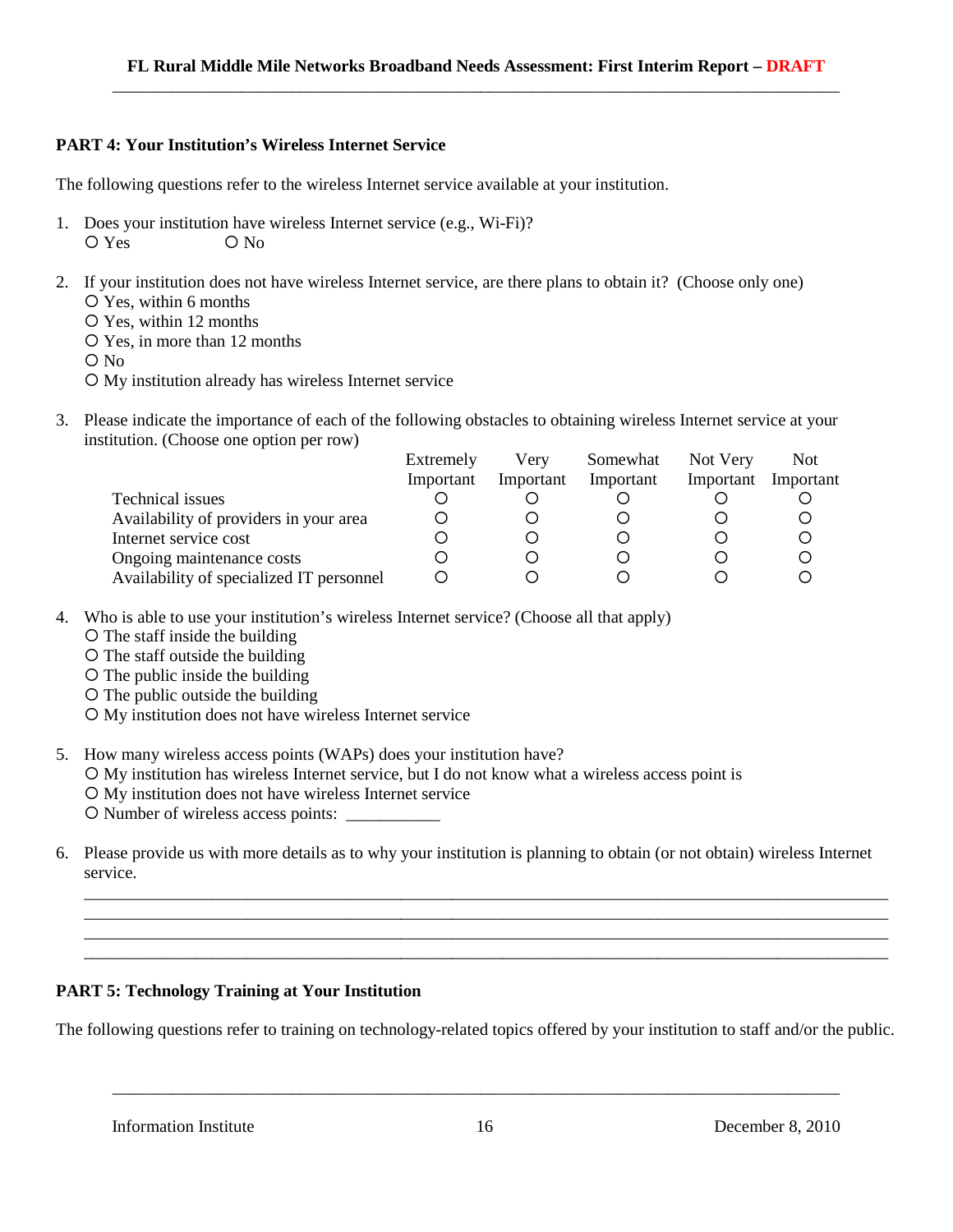1. How comfortable is the staff at your organization with the following topics? (Choose one option per row)

|                                     | Extremely   | Very        | Somewhat    | Not Very    | Not at All  |
|-------------------------------------|-------------|-------------|-------------|-------------|-------------|
|                                     | Comfortable | Comfortable | Comfortable | Comfortable | Comfortable |
| Basic computer skills               |             |             |             |             |             |
| (e.g., using the mouse)             |             |             |             |             |             |
| Basic Internet skills               |             |             |             |             |             |
| (e.g., getting online)              |             |             |             |             |             |
| Basic e-mail skills                 | ◯           |             |             |             | ◯           |
| (e.g., writing and sending e-mail)  |             |             |             |             |             |
| Advanced Internet skills            | ◯           |             |             |             |             |
| (e.g., searching for information or |             |             |             |             |             |
| determining information accuracy)   |             |             |             |             |             |
| Basic broadband (e.g., what it is   |             |             |             |             |             |
| or major uses of it)                |             |             |             |             |             |
| Advanced broadband (e.g.,           |             |             |             |             | ( )         |
| configuring an internal network)    |             |             |             |             |             |
| Basic wireless (e.g., what it is    |             |             |             |             |             |
| or major uses of it)                |             |             |             |             |             |
| Advanced wireless (e.g., setting up |             |             |             |             |             |
| wireless access points)             |             |             |             |             |             |

- 2. What kinds of computer training for *staff* is your institution planning to offer within the next year (either offered inhouse or elsewhere)? (Choose all that apply)
	- $\circ$  Basic computer skills (e.g., using the mouse)
	- O Basic Internet skills (e.g., getting online)
	- O Basic e-mail skills (e.g., creating an account, writing and sending e-mail)
	- Advanced Internet skills (e.g., searching for information or determining information accuracy)
	- $\circ$  Basic broadband (e.g., what it is or major uses of it)
	- Advanced broadband (e.g., configuring an internal network)
	- $\circ$  Basic wireless (e.g., what it is or major uses of it)
	- Advanced wireless (e.g., setting up wireless access points)
	- O None
	- O Other, please describe: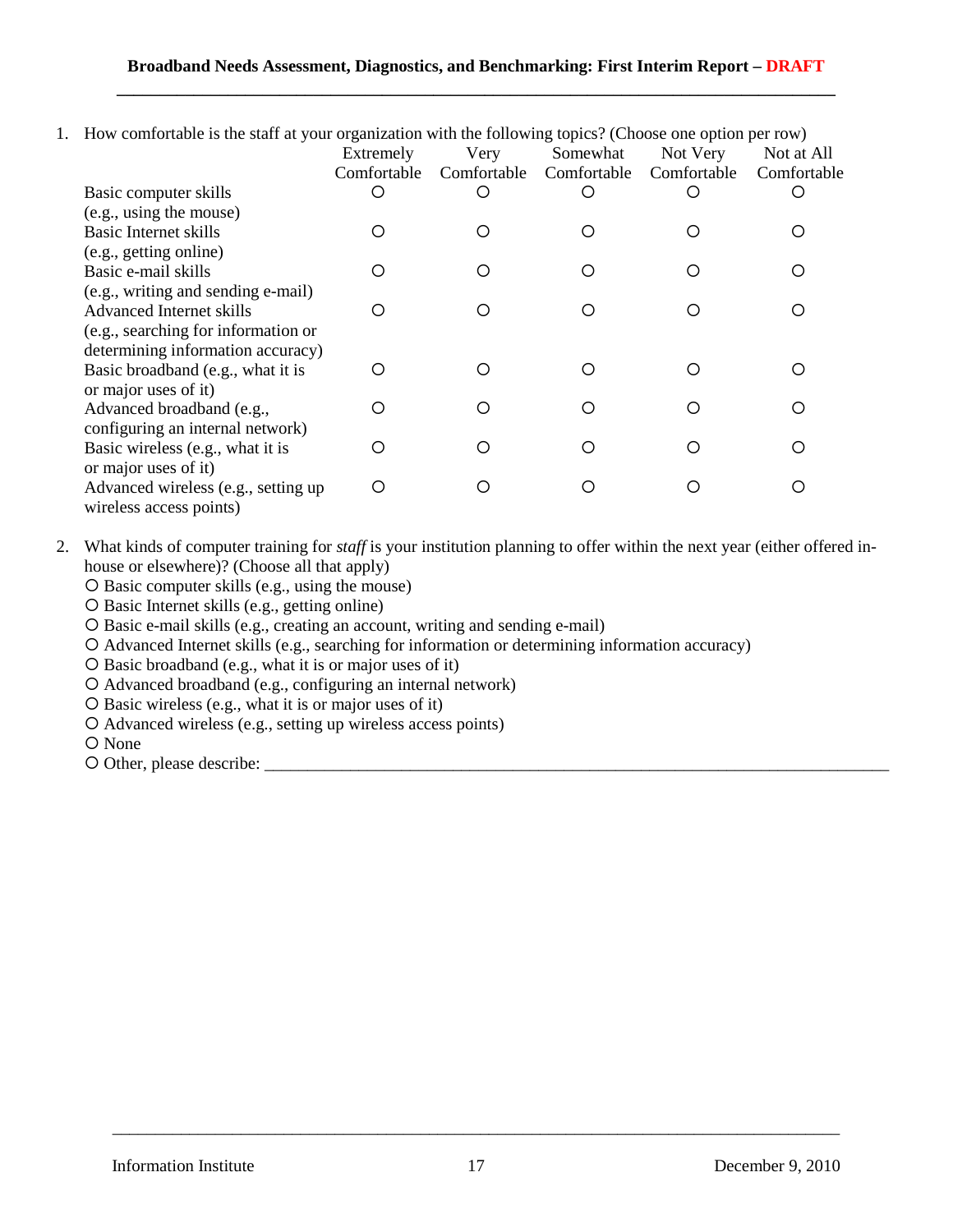3. How comfortable are members of the public that you serve with the following topics? (Choose one option per row; if the public does not use computers at your institution skip this question)

|                                     | Extremely   | Very        | Somewhat    | Not Very    | Not at All  |
|-------------------------------------|-------------|-------------|-------------|-------------|-------------|
|                                     | Comfortable | Comfortable | Comfortable | Comfortable | Comfortable |
| Basic computer skills               |             | Ő           | O           | ( )         | ( )         |
| (e.g., using the mouse)             |             |             |             |             |             |
| Basic Internet skills               |             |             |             |             |             |
| (e.g., getting online)              |             |             |             |             |             |
| Basic e-mail skills                 |             |             |             |             |             |
| (e.g., writing and sending e-mail)  |             |             |             |             |             |
| <b>Advanced Internet skills</b>     |             |             |             |             |             |
| (e.g., searching for information or |             |             |             |             |             |
| determining information accuracy)   |             |             |             |             |             |
| Basic broadband (e.g., what it is   |             |             |             |             |             |
| or major uses of it)                |             |             |             |             |             |
| Advanced broadband (e.g.,           |             |             |             |             |             |
| configuring an internal network)    |             |             |             |             |             |
| Basic wireless (e.g., what it is    |             |             |             |             |             |
| or major uses of it)                |             |             |             |             |             |
| Advanced wireless (e.g., setting up |             |             |             |             |             |
| wireless access points)             |             |             |             |             |             |

- 4. What kinds of computer training for *the public* is your institution planning to offer within the next year (either offered in-house or elsewhere)? (Choose all that apply)
	- O Basic computer skills (e.g., using the mouse)
	- Basic Internet skills (e.g., getting online)
	- Basic e-mail skills (e.g., creating an account, writing and sending e-mail)
	- Advanced Internet skills (e.g., searching for information or determining information accuracy)
	- $O$  Basic broadband (e.g., what it is or major uses of it)
	- Advanced broadband (e.g., configuring an internal network)
	- $\circ$  Basic wireless (e.g., what it is or major uses of it)
	- Advanced wireless (e.g., setting up wireless access points)
	- O None
	- Other, please describe: \_\_\_\_\_\_\_\_\_\_\_\_\_\_\_\_\_\_\_\_\_\_\_\_\_\_\_\_\_\_\_\_\_\_\_\_\_\_\_\_\_\_\_\_\_\_\_\_\_\_\_\_\_\_\_\_\_\_\_\_\_\_\_\_\_\_\_\_\_\_\_\_\_
- 5. Please provide us with any additional comments or suggestions you might have regarding increasing the use and effectiveness of computers and the Internet at this institution.

\_\_\_\_\_\_\_\_\_\_\_\_\_\_\_\_\_\_\_\_\_\_\_\_\_\_\_\_\_\_\_\_\_\_\_\_\_\_\_\_\_\_\_\_\_\_\_\_\_\_\_\_\_\_\_\_\_\_\_\_\_\_\_\_\_\_\_\_\_\_\_\_\_\_\_\_\_\_\_\_\_\_\_\_\_\_\_\_\_\_\_\_\_\_ \_\_\_\_\_\_\_\_\_\_\_\_\_\_\_\_\_\_\_\_\_\_\_\_\_\_\_\_\_\_\_\_\_\_\_\_\_\_\_\_\_\_\_\_\_\_\_\_\_\_\_\_\_\_\_\_\_\_\_\_\_\_\_\_\_\_\_\_\_\_\_\_\_\_\_\_\_\_\_\_\_\_\_\_\_\_\_\_\_\_\_\_\_\_ \_\_\_\_\_\_\_\_\_\_\_\_\_\_\_\_\_\_\_\_\_\_\_\_\_\_\_\_\_\_\_\_\_\_\_\_\_\_\_\_\_\_\_\_\_\_\_\_\_\_\_\_\_\_\_\_\_\_\_\_\_\_\_\_\_\_\_\_\_\_\_\_\_\_\_\_\_\_\_\_\_\_\_\_\_\_\_\_\_\_\_\_\_\_ \_\_\_\_\_\_\_\_\_\_\_\_\_\_\_\_\_\_\_\_\_\_\_\_\_\_\_\_\_\_\_\_\_\_\_\_\_\_\_\_\_\_\_\_\_\_\_\_\_\_\_\_\_\_\_\_\_\_\_\_\_\_\_\_\_\_\_\_\_\_\_\_\_\_\_\_\_\_\_\_\_\_\_\_\_\_\_\_\_\_\_\_\_\_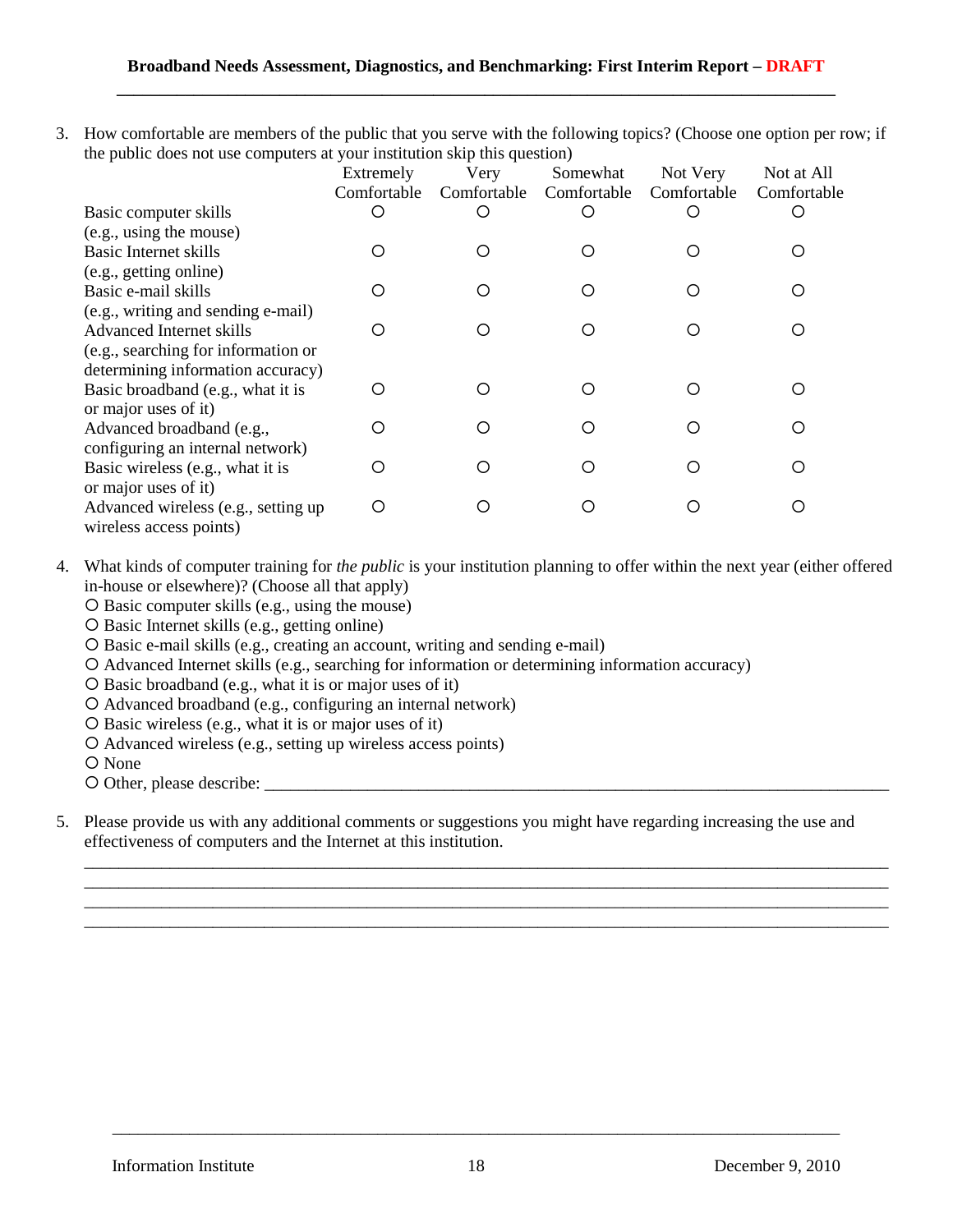#### **Follow-Up**

May we contact you to set up a follow-up interview? Yes

O No

If you responded "Yes," please provide your name, e-mail address, and phone number:

Name: \_\_\_\_\_\_\_\_\_\_\_\_\_\_\_\_\_\_\_\_\_\_\_\_\_\_\_\_\_  $E$ -mail:  $\frac{1}{2}$ Phone: \_\_\_\_\_\_\_\_\_\_\_\_\_\_\_\_\_\_\_\_\_\_\_\_\_\_\_\_\_

**\*\*\*\*\*\*\*\*\*\*\*\*\*\*\*\*\*\*\*\*\*\*\*\*\*\*\*\*\*\*\*\*\*\*\*\*\*\*\*\*\*\*\*\*\*\*\*\*\*\*\*\*\*\*\*\*\*\*\*\*\*\*\*\*\*\*\*\*\*\*\*\*\*\*\*\*\*\*\*\*\*\*\*\***

#### **THANK YOU FOR PARTICIPATING**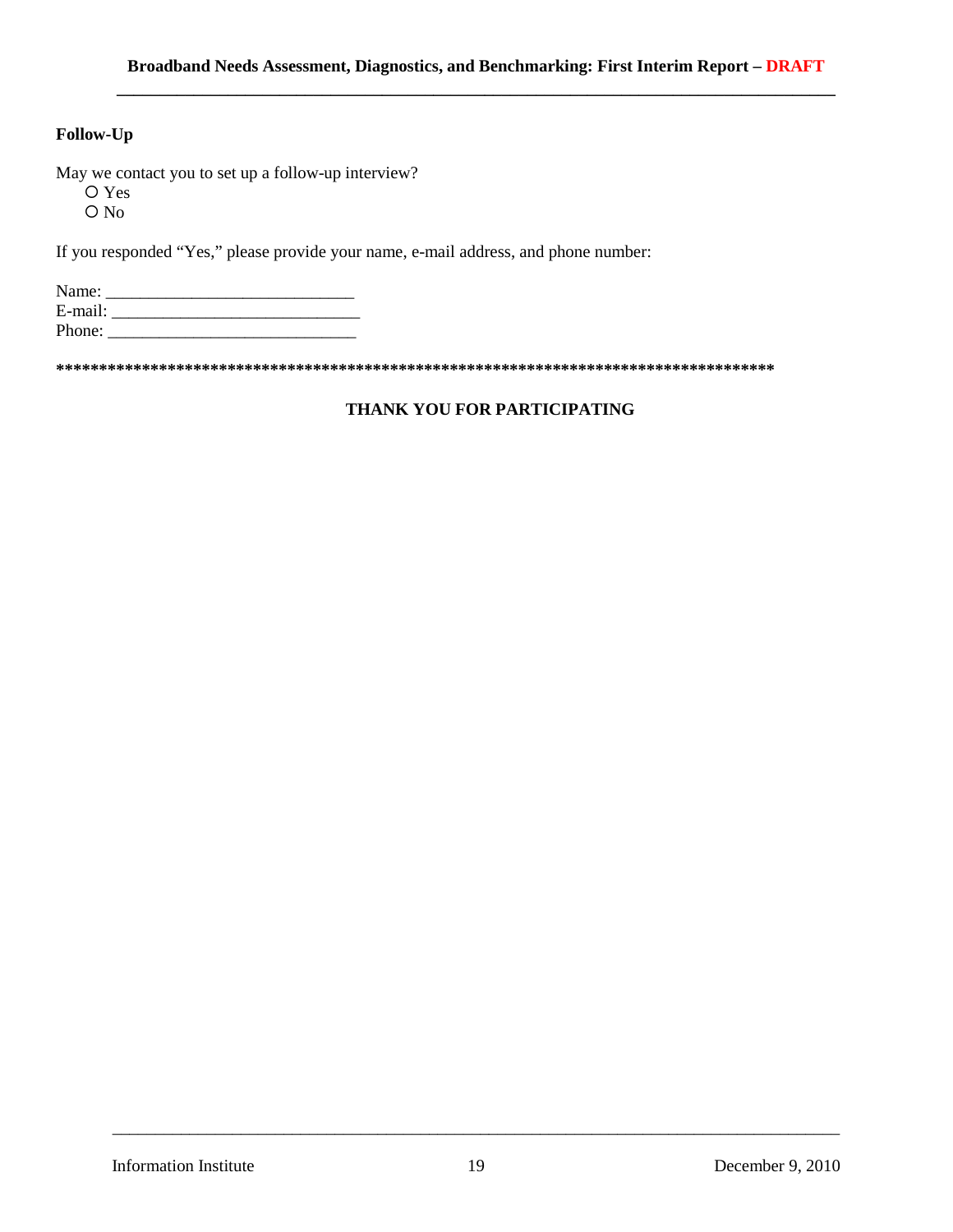## **APPENDIX D: DRAFT DIAGNOSTICS METRICS**

#### **FLORIDA RURAL BROADBAND ALLIANCE ONSITE NETWORK DIAGNOSTICS: PROPOSED METHODOLOGY – DRAFT**

December 7, 2010

#### **Introduction**

The purpose of this document is to provide guidance for conducting the onsite diagnostics portion of the *Broadband Needs Assessment, Diagnostics, and Benchmarking for the Florida Rural Broadband Alliance Florida Rural Middle Mile Networks project*. The Information Institute is conducting onsite diagnostics and broadband connectivity assessment for select anchor institutions from the 8-county Northwest RACEC, the 6-county South Central RACEC, and the City of Immokalee. The overall objectives of the onsite diagnostics will be to:

- Describe the existing broadband networks currently deployed in the region's anchor institutions;
- Identify situational factors and issues that impact how anchor institutions deploy their broadband networks; and
- Determine ways that the region's anchor institutions can improve their network deployments to increase connection speeds at the workstation.

The methodology for conducting the onsite broadband benchmarking efforts consists of three phases. During phase one, the Institute will generate a pool of potential anchor institutions that qualify for onsite diagnostics. This list will include only those institutions that have taken the FRBA Anchor Institution Broadband Connectivity Survey.

During phase two, the Institute will assemble a diagnostic assessment team based on the sample size, institution location and complexity of diagnostics needed; and collect documentation and onsite diagnostic data from participating anchor institutions. The assessment team will request site documentation prior to the onsite visits. These prepared items will pertain to network information such as, but not limited to, network peak usage, workstation bandwidth speed, network equipment, age of computers and number of wireless access points throughout the network. The onsite assessment team also will provide the anchor institution with information and resources regarding improving broadband quality at the institution.

During phase three, the Institute will produce diagnostic reports for individual institutions, as well as a report of aggregate connectivity and diagnostic data for the Northwest and South Central RACEC and the City of Immokalee. Individual institution reports will provide overviews of findings for each individual anchor institution, and will be provided to the individual institutions to fact check before the Institute generates a final version of each report. The aggregated report will include recommendations for addressing network issues and improving broadband quality.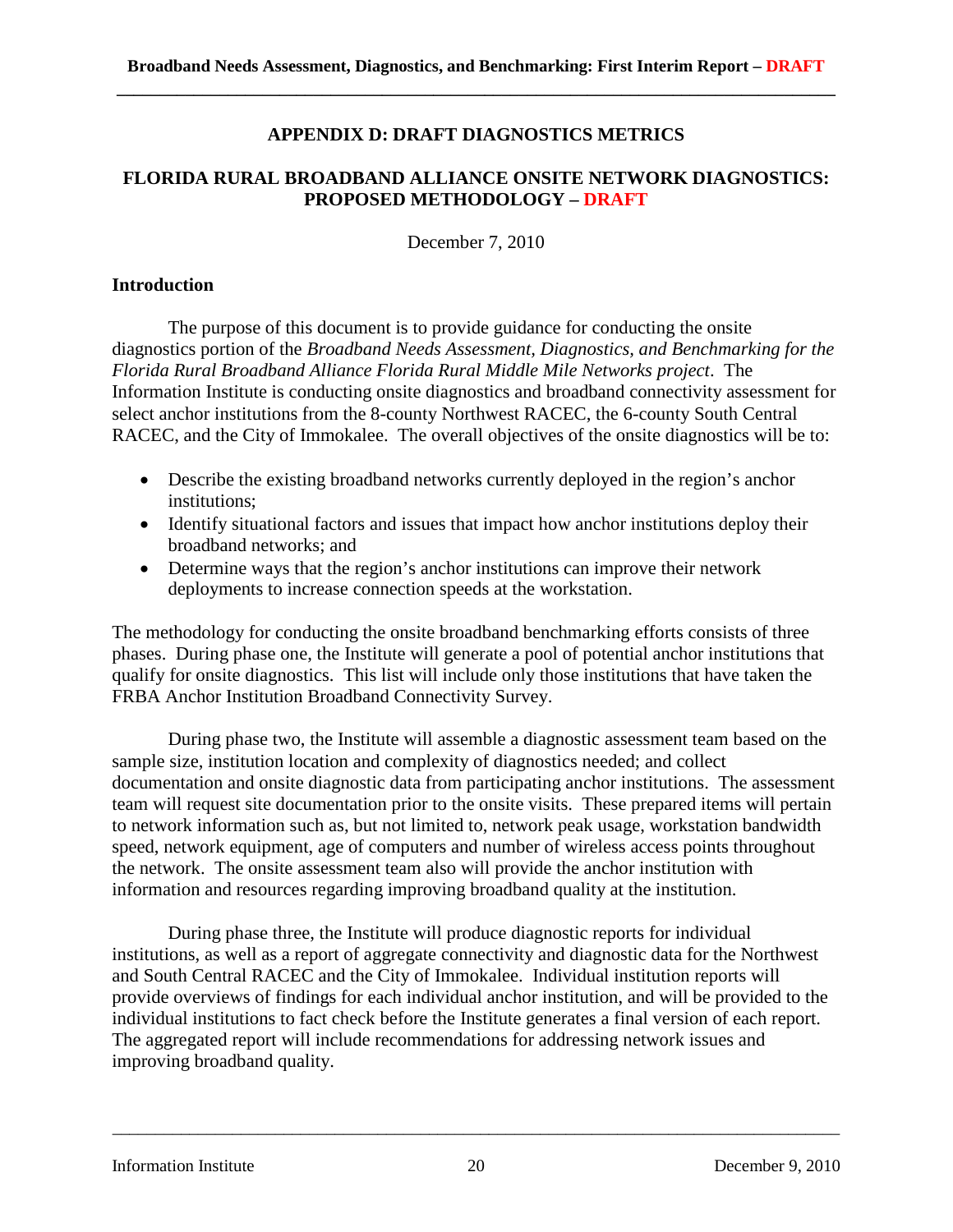## **Project Methodology**

## *Phase 1: Planning*

During November and December of 2010, The Information Use Management and Policy Institute developed a contact list of selected anchor institutions in the 8-county Northwest RACEC, the 6-county South Central RACEC, and the City of Immokalee. Based on the contact information collected, a letter of introduction detailing the project was mailed to the anchor institutions along with a paper version of the broadband connectivity survey and a link to the online survey, created via Survey Monkey [\(www.surveymonkey.com\)](http://www.surveymonkey.com/).

Anchor institutions eligible for onsite broadband assessment and diagnostics will be chosen from the pool of survey respondents. More specifically, the participants must be institutions who have agreed to further contact between the Information Institute and their organization by answering "yes" to a survey question regarding further contact. The Information Institute will develop a list of eligible institutions based on survey results and make contact with the designated contact person given in the survey to determine if the institution would like to receive the onsite broadband assessment and diagnostics.

Based on the contact with the institution's designated contact person, a dedicated liaison should be established to facilitate further preparation for an onsite visit, should the institution choose to take part. The pool of eligible institutions will depend upon how many are interested in the onsite visits, and this will in turn dictate the order and timeline for the visit schedule. Anchor institutions that will receive onsite visits will be chosen by a stratified, random sampling methodology to ensure a diverse group of institution types in different geographic locations to provide a more complete picture for the purposes of the broadband study.

## *Phase 2: Data Collection*

The assessment team will collect three different types of data prior to, and during onsite visits. Data collection activities will consist of the following:

- Site documentation (detailed below) request
- On site network diagnostics
- On site

Travel and time limitations, require that the assessment team conduct no more than two site visits per day, will determine an action plan for visiting the chosen anchor institutions. To maximize the time spent on site, each anchor institution's chosen liaison will be asked to prepare items in advance of the visit. The Information Institute's broadband assessment team will prepare a checklist of items to develop and tasks for anchor institutions to perform pre-assessment, which they will give to the team at the time of the onsite visit. In addition to preparing documents for the assessment team, the anchor institutions should provide the team with access to other individuals within the organization who would be helpful for the team to meet in person. The following documents should be requested from site liaisons prior to on site visits: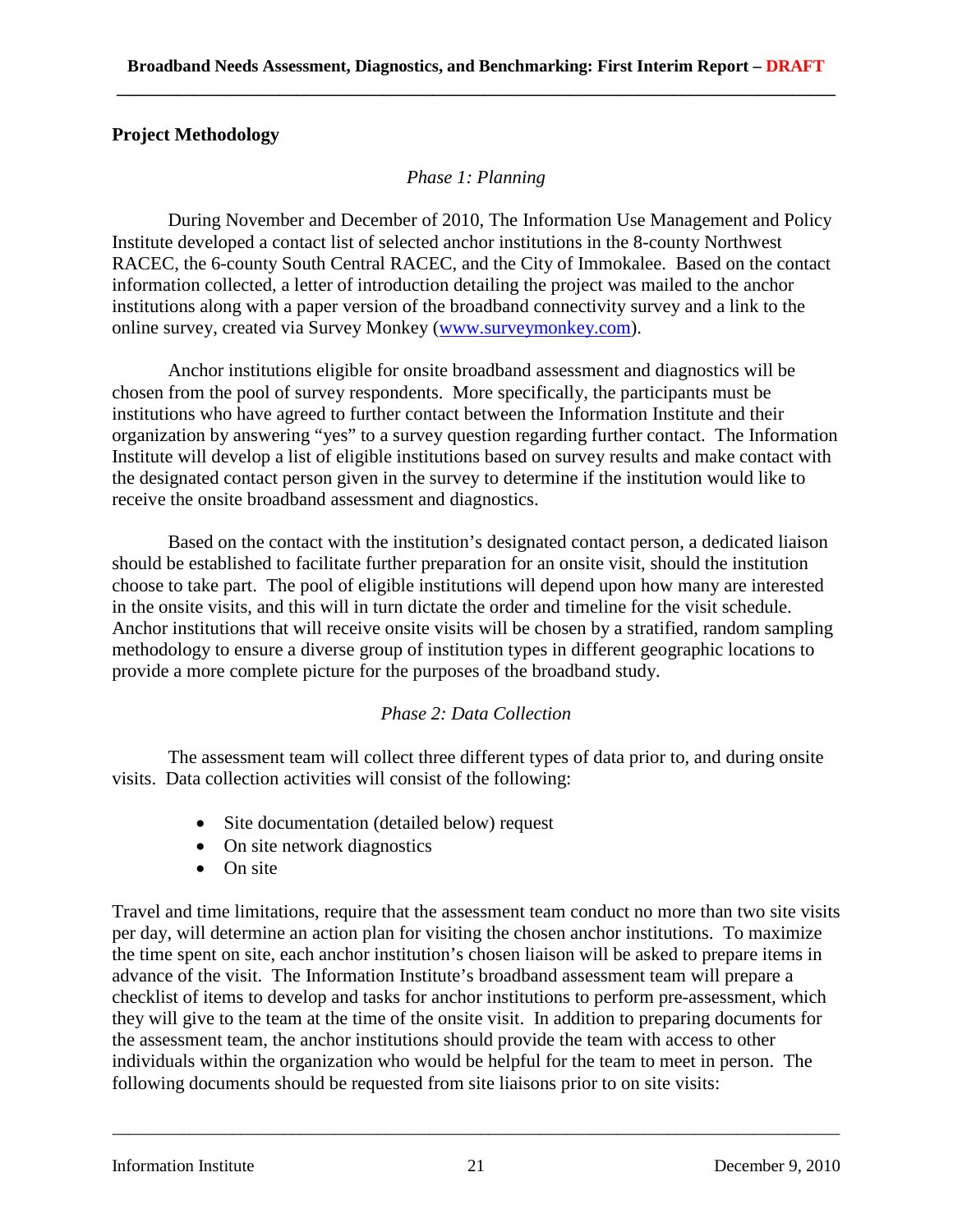- Graph/diagram of institution's network layout (if one exists);
- Network graph/diagram illustrating bandwidth (various connection speeds in different locations);
- Current organization chart detailing management structure (if one exists);
- Resumes or biographies of IT staff or network system administrator and/or length of time each has been employed at the institution;
- Technology Plan (if one exists);
- Equipment list, detailing model and age (date purchased) from accountant or fiscal office; and
- Name(s) and contact information for additional people to meet during onsite visit.

The aforementioned items will be collected prior to starting the network diagnostics.

Another task to be conducted prior to the onsite visits is an Internet speed test illustrating download and upload speeds. The following URL is the same as the one used in the survey, and can be used to perform the test: [http://www.speedtest.net.](http://www.speedtest.net/) The bandwidth test is an easy to use site that the anchor institution's designee can test twice per day for one week at any point prior to the onsite visit. Bandwidth tests should be conducted twice per day at the same times in the day over the course of the week. One test should occur during the institution's peak usage hours, but whether the institution's designee will adhere to a rigid testing schedule—or will conduct speed tests at all—is a variable over which the Information Institute has no control.

#### Onsite Network Diagnostics

The following steps will be taken to perform the onsite network diagnostic at each anchor institution:

• Collect any prepared items;

#### *Systems Security*

- Verify/check to see if the network has a firewall in place;
- Verify/check to see if workstations have firewalls in place;
- Determine level of malware protection;

#### *Network Performance*

- Conduct speed test at a workstation at the beginning of the site visit using [http://www.speedtest.net;](http://www.speedtest.net/)
- Perform a count of the number of public workstations;
- Perform a count of the number of workstations reserved for use by staff;
- Perform a count of the number of wireless access points;
- Perform a ping test to record length of time to traverse network (will compare later to "standard" performances);
- Assess cable management;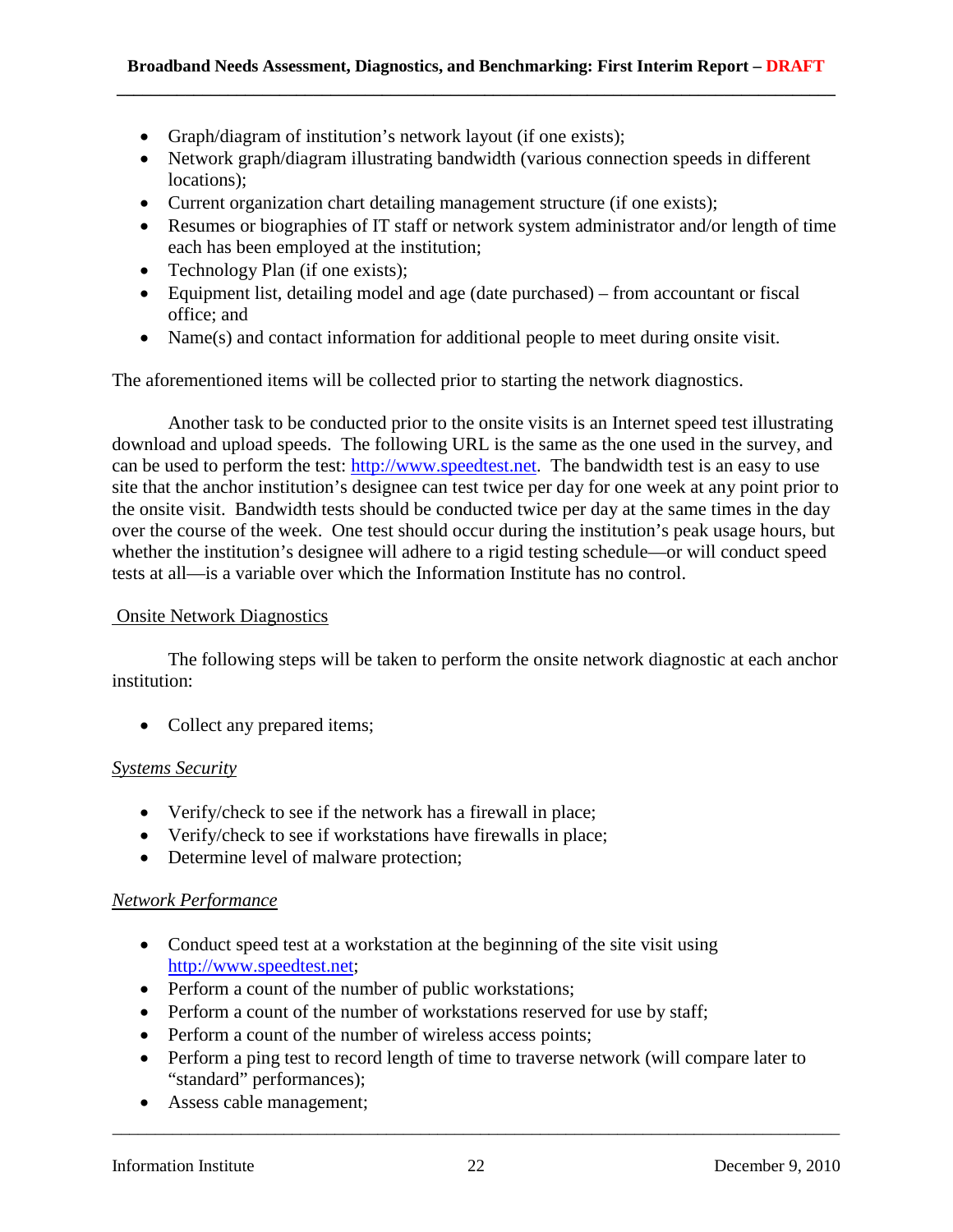- Check end points;
- Check/verify with liaison if workstations have specific software that runs in the background transmitting information and collecting information that may have an impact on the network bandwidth (these applications can be anti-virus software, operating systems updates, and other diagnostic software);
- Make sure DNS server is appropriately configured;

## *Resource Management*

- Determine equipment replacement schedule;
- Determine contract renewal schedule:
- Create list of hardware:
- Determine who controls IT budget and how it is managed;
- Compile a list of user activities on both public and private workstations; and
- Compile a list of software on both public and private workstations.

Additional steps can be included by the team conducting the network assessment.

### Onsite Interview Questions

The following are questions to ask the anchor institution liaison.

## *General Impressions*

- How has your broadband speed helped or hurt your work flow?
- Do you notice fluctuations in the network speed?
- Do you see areas for improvement with the network?
- What are some of your frustrations with your network and personal computer workstation?

## *Technology Plan, E-rate, and Budget*

- Does your organization have goals about how to best use technology and for what types of tasks?
- Have you considered writing a technology plan to better outline priorities, goals, and monitor progress toward your goals? (if institution did not provide a technology plan)
- How do you budget for getting new equipment or technology upgrades?
	- o Is the IT budget something over which your organization has complete, partial, or no control?
- Have you considered using federal discounts, such as through the E-rate program (schools and libraries) or Rural Health Care Pilot Program [\(http://www.fcc.gov/wcb/tapd/ruralhealth/\)](http://www.fcc.gov/wcb/tapd/ruralhealth/), to get a high quality connection at a reduced price?
- Do you think your organization would consider learning more about E-rate/Rural Health Care Pilot Program assistance?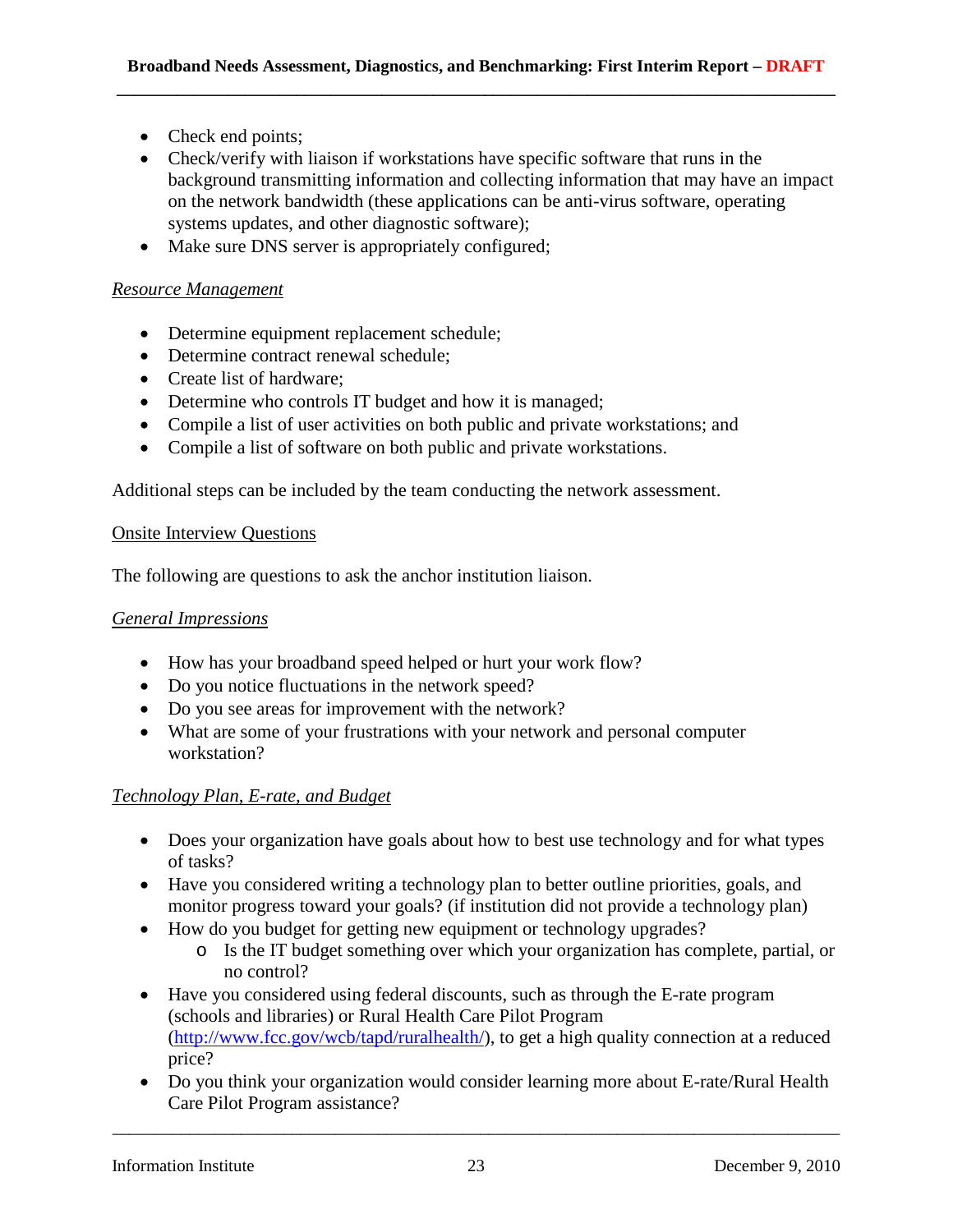## *Security and Troubleshooting*

- What are some of the ways your organization protects sensitive and personal information over your network or at computer workstations?
	- o Do you have password-protected workstations?
	- o Do you have wireless (WLAN)? Is it secure?
	- o Do you have anti-virus software on the workstations?
- Do you keep network error logs?
	- o Are they kept secure on one or two network servers?

## *Barriers and Facilitators*

- How would you describe the staff's approach to using technology? (if administrators or IT person)
- How would you describe the administration's approach to using technology? (if staff or IT person)
- Does staff attend training to use software or to help them with computer literacy?
- Do staff members ask about additional training or equipment upgrade opportunities? If so, what kinds?
- Is ongoing technology training a priority for your organization?
- How important are computer skills and a person's comfort level with technology when hiring staff?
- What are some reasons why people in this organization embrace the use of technology and what are some reasons why people avoid using technology?
- How important would you say technology is to your organization?
	- o Why so or why not?
- How do you envision making use of technology in the future?

## Teams Conducing Onsite Network Diagnostics

The Information Institute's broadband assessment team ideally should consist of two individuals. One member of the team will focus on meeting with administrators and other designated individuals at the anchor institution. The other team member will focus on examining network setup, conducting speed tests and equipment checks for the broadband assessment and onsite diagnostics. The team members will collect data separately, but they will collaborate on updating or modifying the documents provided by the anchor institution. For example, it is possible that the network diagram created by the anchor institution may not match what the assessment team observes. The team will be able to use any materials the anchor institution provides them as a basis for making additional observations and recommendations.

## *Advantages of Team Based Network Assessment*

There are several advantages of evaluating each anchor institution with a team of two, one of which is that one team member can focus on the technical evaluation while the other team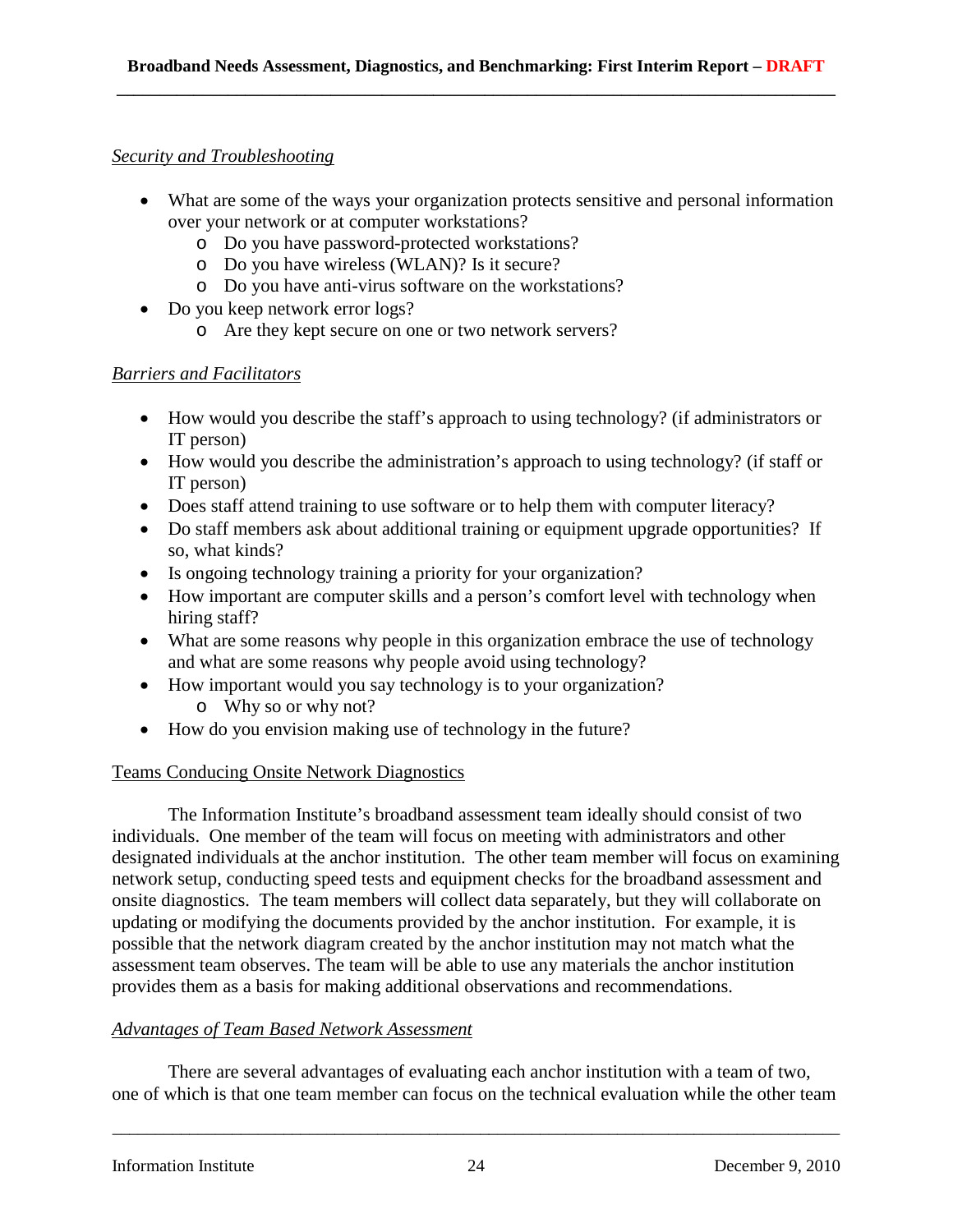member can collect anecdotal information on technology adoption in rural areas. The second team member can conduct informal interviews and gain insight into the institution's mindset, including barriers and facilitators to technology adoption. This will provide a more complete picture for the Information Institute, together with the data gleaned from the actual network assessments. This anecdotal data is of particular importance to the following project goals:

- Needs assessment goal: Identify factors that affect the likelihood that anchor institutions will adopt high-speed broadband;
- Onsite diagnostics goal: Identify situational factors and issues that impact how anchor institutions deploy their broadband networks; and
- Benchmarking goal: Identify situational factors and issues that impact whether anchor institutions decide to obtain or increase broadband capacity.

With time being the primary constraint for the onsite visits, it is of utmost importance to ensure that the data needed for drawing reasonable conclusions about each institution's broadband set up—as well as gathering an accurate assessment of barriers and facilitators to technology access—can be obtained in the allotted time frame of four hours per visit.

## *Large Anchor Institution Concerns*

For those anchor institutions that are large and that have a dedicated IT staff of more than one or two people, having an assessment team will allow for diagnostic procedures in various physical locations of the institution's facility. The likelihood of finding a better maintained network and competent IT staff able to facilitate the assessment will compensate for the team needing to cover a larger physical area. It is also possible that these larger institutions will selfeliminate from the site visit pool due to concerns of security or simply not seeing the benefit of a broadband assessment. These institutions may have the funds to maintain their network by hiring plenty of knowledgeable staff and performing equipment and facility updates as needed to maintain a high level of broadband performance.

## *Small Anchor Institution Concerns*

With smaller institutions, or larger institutions with only one dedicated IT staff member for multiple branches of the institution, network configuration and maintenance issues are more likely, and will take longer to decipher. There is a higher likelihood that these understaffed institutions will display complex and conflicting dynamics with regard to perceived barriers and facilitators to technology adoption. It is also more likely that these institutions will not have most of the items on the pre-visit checklist to provide the team, making the on-site information gathering even more crucial. With a second team member dedicated to conducting formal and informal interviews, the data collected will be far more thorough and definitive than what one individual could achieve while simultaneously collecting network data. This will in turn benefit the Information Institute by allowing for greater overall conclusions regarding barriers and facilitators to technology adoption.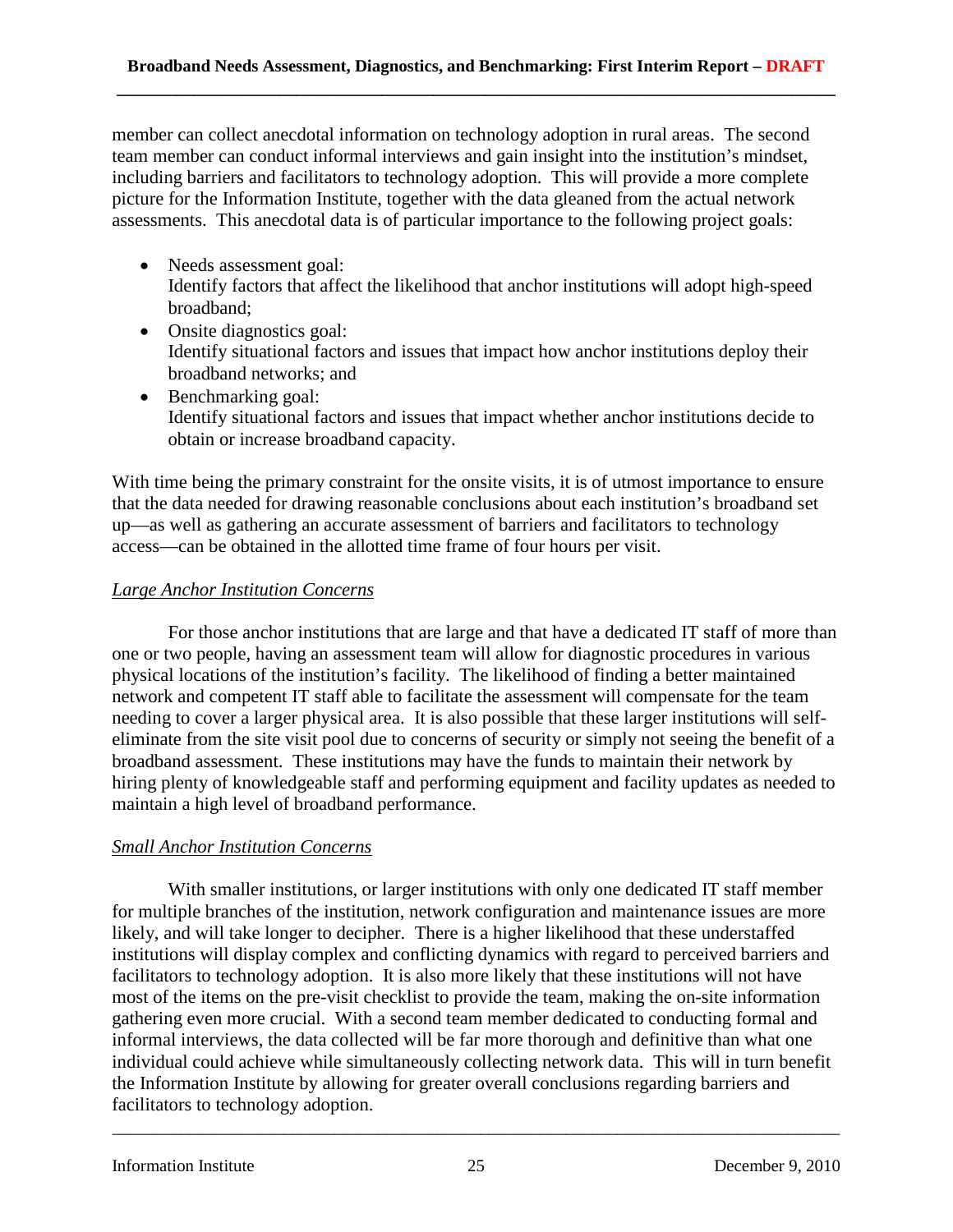#### *Onsite Assessment*

While on site, the team will gather any prepared documents from the checklist provided to the anchor institution prior to the visit. The team member dedicated to network evaluation and diagnostics will conduct two speed tests on a sample of staff workstations. One test will occur shortly after arriving on site, and to have a second test under theoretically different conditions, the other will occur shortly before leaving. Another diagnostic test, a ping test to record the length of time it takes to traverse the institution's network, could also be performed at those same two points in time. The team should make note of whether the network has a firewall in place, the number of wireless access points, and perform counts of staff workstations and, if applicable, public workstations. The institution's liaison can provide the team with information about network and workstation setup including DNS server(s) configurations and software such as antivirus programs that may be running in the background on workstations.

#### *Onsite Interviews*

For the team member dedicated to interviews, the primary focus is to gain insight into the inner politics, philosophies, and perceptions that form the institutional culture—specifically, the institution's view of technology. Discovering the barriers and facilitators to technology adoption are essential to developing recommendations to improve broadband quality for anchor institutions, especially in rural areas. This information also will provide insights into network configuration and performance issues discovered through physical inspection. Interview questions should cover a range of topics related to network and technology, including questions about staffing histories and reporting structures, administrative turnover, sources of funding for technology, E-rate, and plans to upgrade equipment and/or expand current technological capabilities.

#### *Phase 3: Reporting*

During phase three, the Institute will produce diagnostic reports for individual institutions, as well as a report of aggregate connectivity and diagnostic data for the Northwest and South Central RACEC and the City of Immokalee. Individual institution reports will provide overviews of findings for each individual anchor institution, and will be provided to the individual institutions to fact check before the Institute generates a final version of each report. The aggregated report will include recommendations for addressing network issues and improving broadband quality.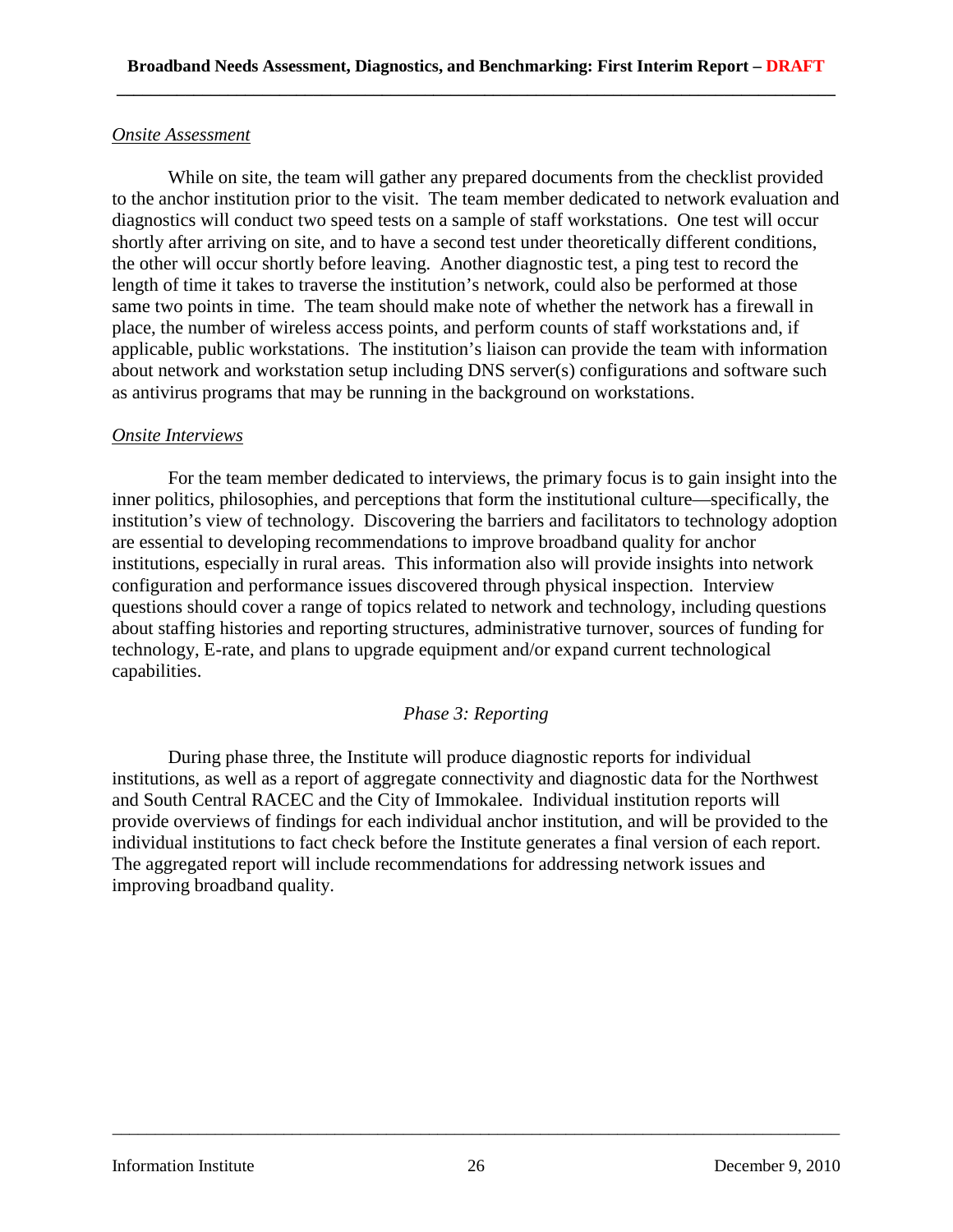## **APPENDIX E: DRAFT INTERVIEW AND FOCUS GROUP QUESTIONS**

### **FOCUS GROUP QUESTIONS (MODERATOR VERSION) – DRAFT**

December 8, 2010

- 1. First, I would like to go around the table and have you introduce yourselves (FIRST NAME ONLY). Please tell us where you work, your job title, and what your basic responsibilities are. **[10 MINUTES]**
- 2. What do you think about your current broadband and technology situation at work? **[25 MINUTES]**

#### Potential Probes

- Types of tasks for which broadband speed is sufficient and types for which it isn't sufficient for staff and (if appropriate) for the public
- Why they think it isn't sufficient and what speed they think would be sufficient
- How happy they are with their service provider and why they are or aren't
- Is computer/connection equipment sufficient for their needs
- 3. How did your institution select the speed of your current Internet connection? **[30 MINUTES]**

#### Potential Probes

- Factors that drive the decision
- Whether they have increased broadband speed within the last year/have plans to increase broadband speed within the next year
- The level at which decisions are made (e.g., internal or external to the institution)
- Who controls the budget
- Is that person generally understanding of their needs
- The impact of current economic conditions
- 4. What factors affect your successful access to and use of Broadband in your organization? **[45 MINUTES]**

#### Potential Probes

- What factors in terms of the broadband connection, the existing network, the uses of the network, training, or other factors reduce the overall effectiveness/success of accessing using broadband in your organization?
- What factors in terms of the broadband connection, the existing network, the uses of the network, training, or other factors have increased the effectiveness or success of your use of broadband in your organization?